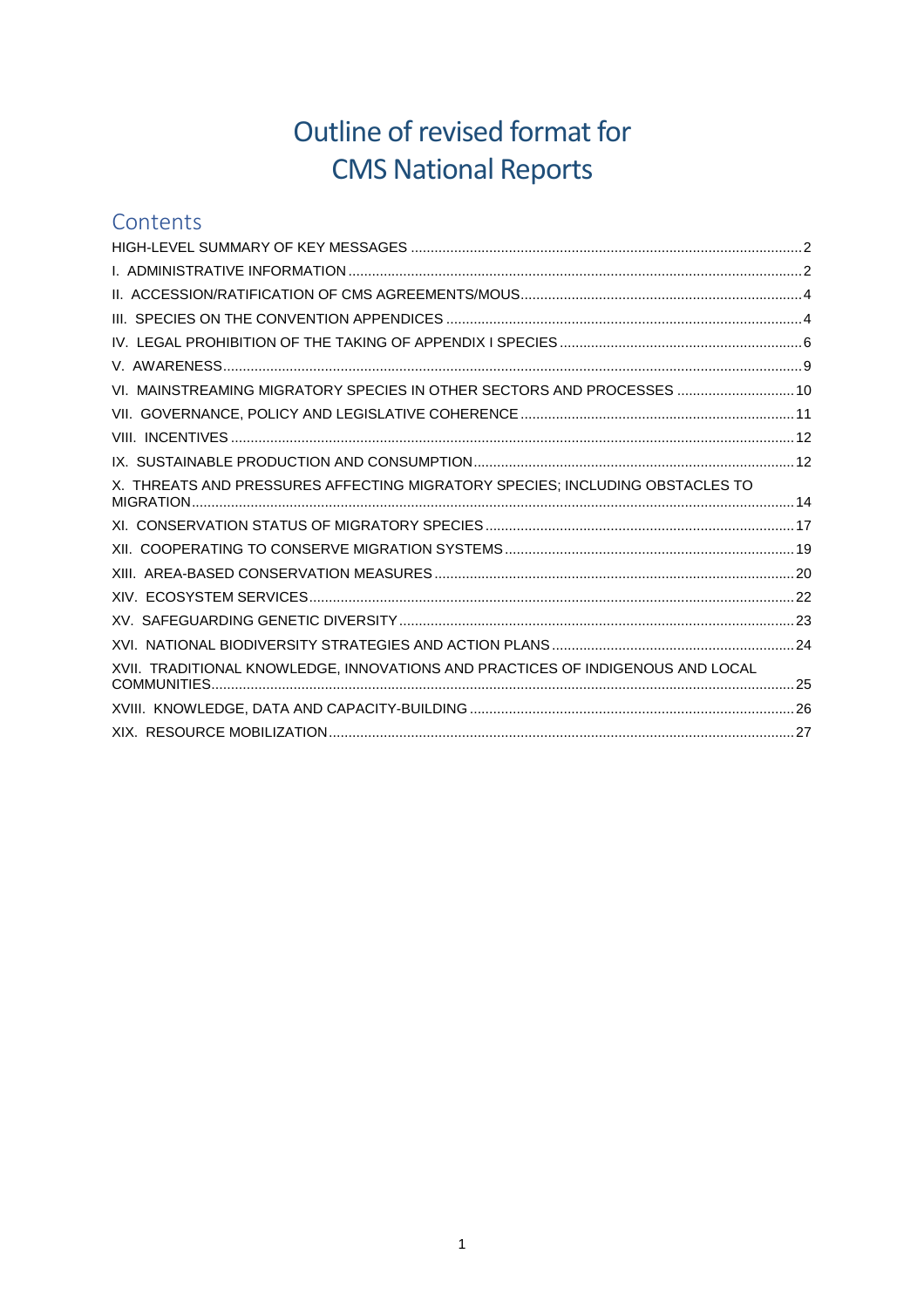<span id="page-1-0"></span>

| <b>HIGH-LEVEL SUMMARY OF KEY MESSAGES</b>                                                 |  |  |  |  |
|-------------------------------------------------------------------------------------------|--|--|--|--|
| In your country, in the reporting period, what does this report reveal about:             |  |  |  |  |
| The most successful aspects of implementation of the Convention? (List up to five items): |  |  |  |  |
|                                                                                           |  |  |  |  |
|                                                                                           |  |  |  |  |
| The greatest difficulties in implementing the Convention? (List up to five items):        |  |  |  |  |
|                                                                                           |  |  |  |  |
|                                                                                           |  |  |  |  |
| The main priorities for future implementation of the Convention? (List up to five items): |  |  |  |  |
|                                                                                           |  |  |  |  |
|                                                                                           |  |  |  |  |

<span id="page-1-1"></span>

| I. ADMINISTRATIVE INFORMATION                                                |                                                              |  |  |
|------------------------------------------------------------------------------|--------------------------------------------------------------|--|--|
| Name of Contracting Party                                                    |                                                              |  |  |
| Date of entry into force of the Convention in<br>your country                | <b>DDMMYY</b> [automatic population]                         |  |  |
| Any territories which are excluded from the<br>application of the Convention | [this question can be left blank]                            |  |  |
| Report compiler                                                              |                                                              |  |  |
| Designated CMS National Focal Point                                          | Name and title of designated Focal<br>[automatic population] |  |  |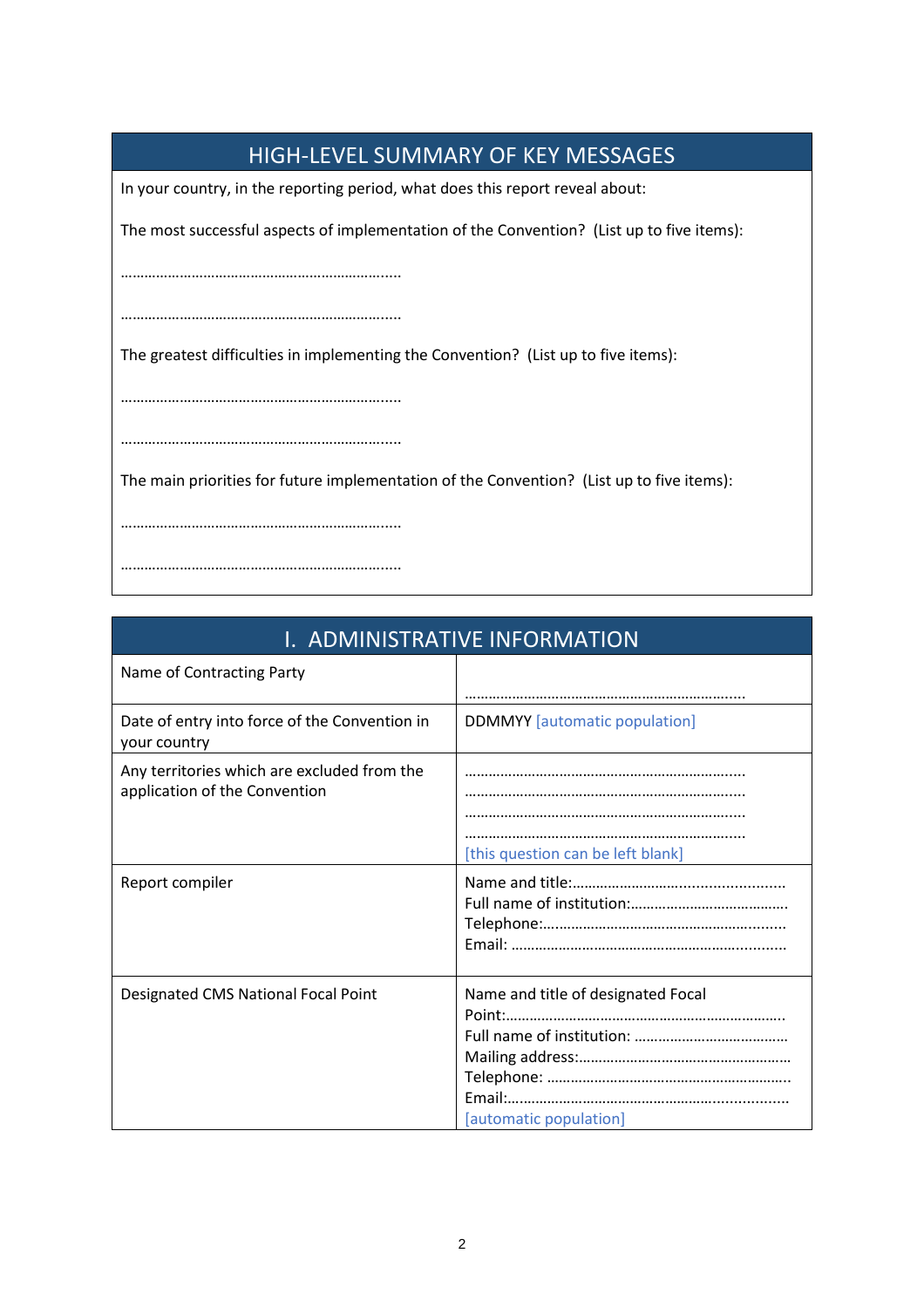| Representative on Scientific Council | Full name of<br>[automatic population] |
|--------------------------------------|----------------------------------------|
|--------------------------------------|----------------------------------------|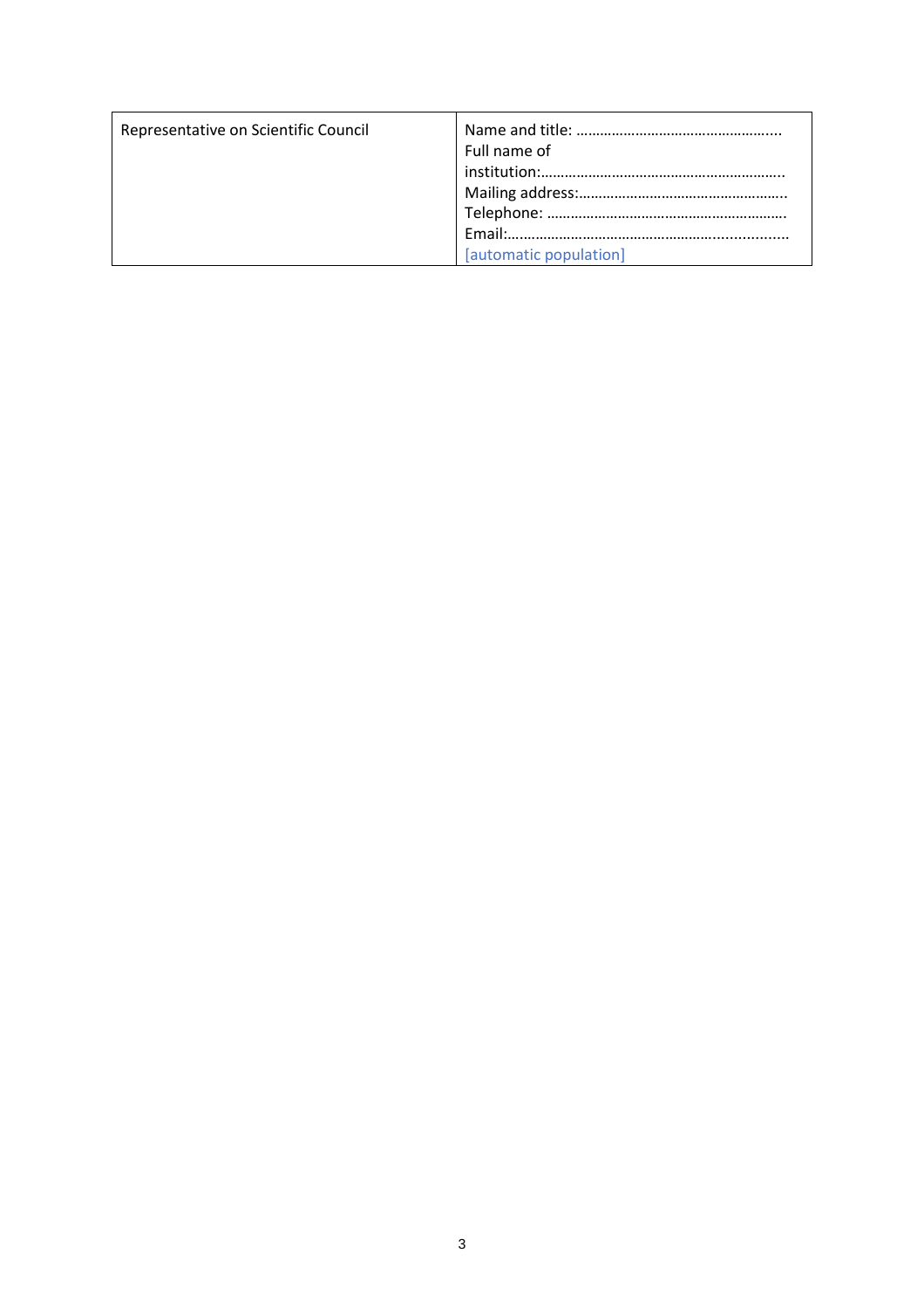### II. ACCESSION/RATIFICATION OF CMS AGREEMENTS/MOUS

<span id="page-3-0"></span>Please confirm the status of your country's participation in the following Agreements/MOUs, and indicate any updates or corrections required:

 $\Box$  Yes the lists are correct and up to date, or

Updates or corrections: [free text box]

### **CMS Instrument** [automatic population]

| <b>CMS Instrument</b>          | <b>Party/Signatory</b> | Range State, but not a | <b>Not applicable</b> |
|--------------------------------|------------------------|------------------------|-----------------------|
|                                |                        | Party/Signatory        | (= not a Range        |
|                                |                        |                        | State)                |
| <b>ACAP</b>                    | $\Box$                 | П                      | П                     |
| <b>ACCOBAMS</b>                | $\Box$                 | $\Box$                 | $\Box$                |
| <b>AEWA</b>                    | $\Box$                 | □                      | $\Box$                |
| <b>Aquatic Warbler</b>         | $\Box$                 | $\Box$                 | $\Box$                |
| <b>ASCOBANS</b>                | $\Box$                 | $\Box$                 | $\Box$                |
| <b>Atlantic Turtles</b>        | $\Box$                 | $\Box$                 | $\Box$                |
| <b>Birds of Prey (Raptors)</b> | $\Box$                 | $\Box$                 | $\Box$                |
| <b>Bukhara Deer</b>            | $\Box$                 | $\Box$                 | $\Box$                |
| Dugong                         | $\Box$                 | $\Box$                 | $\Box$                |
| <b>EUROBATS</b>                | $\Box$                 | □                      | $\Box$                |
| Gorilla Agreement              | $\Box$                 | $\Box$                 | $\Box$                |
| <b>High Andean Flamingos</b>   | $\Box$                 | $\Box$                 | $\Box$                |
| <b>IOSEA Marine Turtles</b>    | $\Box$                 | $\Box$                 | $\Box$                |
| Middle-European Great          | $\Box$                 | $\Box$                 | $\Box$                |
| <b>Bustard</b>                 |                        |                        |                       |
| Monk Seal in the Atlantic      | $\Box$                 | □                      | $\Box$                |
| Pacific Islands Cetaceans      | $\Box$                 | $\Box$                 | $\Box$                |
| Ruddy-headed Goose             | $\Box$                 | $\Box$                 | $\Box$                |
| Saiga Antelope                 | $\Box$                 | □                      | $\Box$                |
| <b>Sharks</b>                  | $\Box$                 | П                      | $\Box$                |
| Siberian Crane                 | $\Box$                 | $\Box$                 | $\Box$                |
| Slender-billed Curlew          | $\Box$                 | □                      | $\Box$                |
| South Andean Huemul            | $\Box$                 | $\Box$                 | $\Box$                |
| Southern South American        | $\Box$                 | $\Box$                 | $\Box$                |
| <b>Grassland Birds</b>         |                        |                        |                       |
| Wadden Sea Seals               | $\Box$                 | $\Box$                 | $\Box$                |
| <b>West African Elephants</b>  | $\Box$                 | $\Box$                 | $\Box$                |
| Western African Aquatic        | $\Box$                 | □                      | $\Box$                |
| Mammals                        |                        |                        |                       |

### III. SPECIES ON THE CONVENTION APPENDICES

<span id="page-3-1"></span>Please confirm that the [automatically populated] lists provided below for each

species/subspecies correctly identify the **Appendix I** species for which the country is a Range State

- $\Box$  Yes the lists are correct and up to date
- $\Box$  No, the following amendments need making: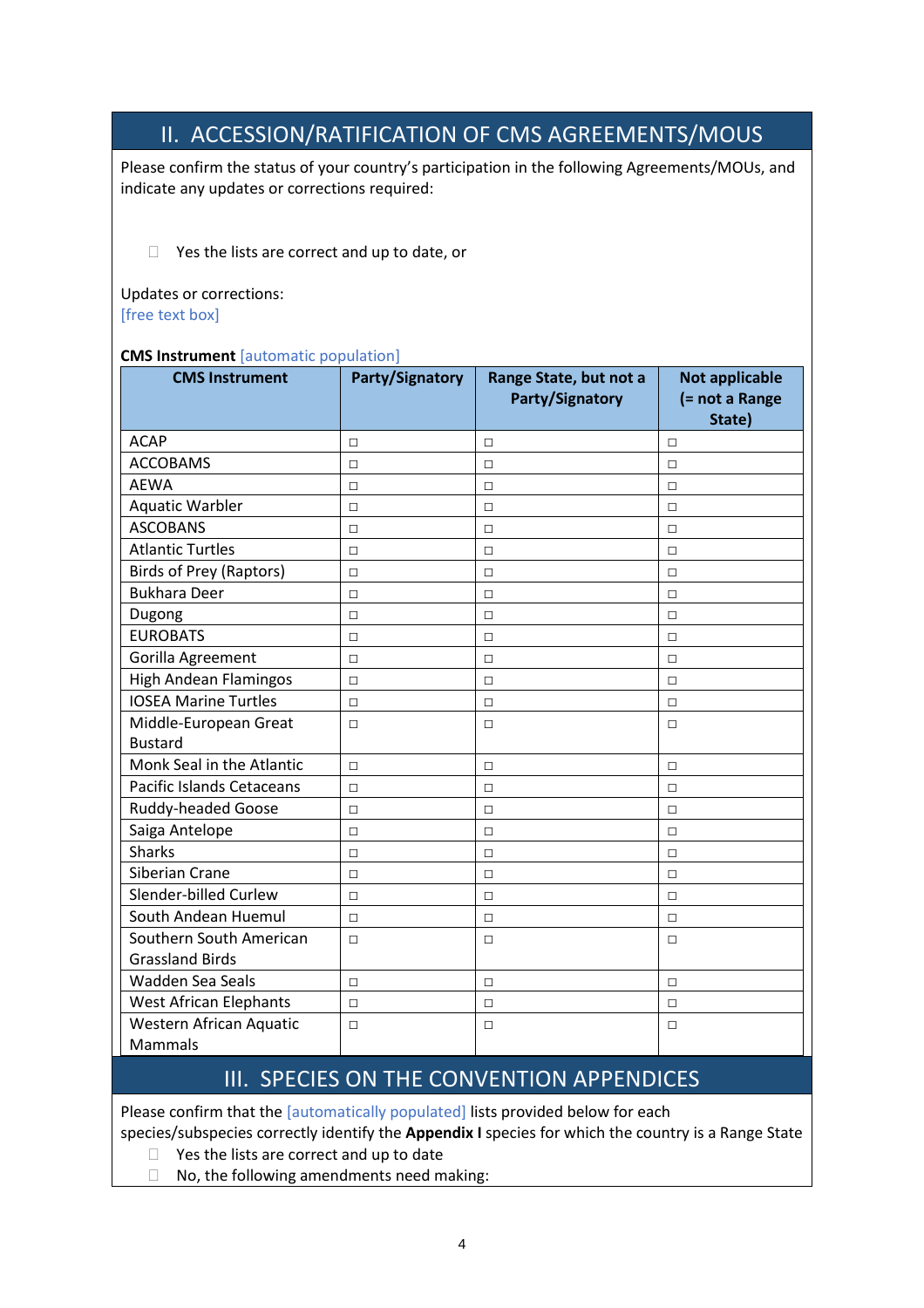#### [free text box]

Terrestrial mammals (not including bats):

- *Addax nasomaculatus*
- *Bos grunniens*
- □ etc....

#### Aquatic mammals:

- *Balaena mysticetus*
- *Megaptera novaeangliae*
- □ etc....

#### Bats:

*Tadarida brasiliensis*

#### Birds:

- *Oxyura leucocephala*
- *Anser erythropus*
- etc*…*

### Reptiles:

- *Chelonia mydas*
- *Eretmochelys imbricata*
- etc*…*

#### Fish:

- *Acipenser sturio*
- *Pangasianodon gigas*
- etc…..

### Please confirm that the [automatically populated] lists provided below for each species/subspecies correctly identify the **Appendix II** species for which the country is a Range State

- $\Box$  Yes the lists are correct and up to date
- $\Box$  No, the following amendments need making: [free text box]

### Terrestrial mammals (not including bats):

- *Equus hemionus*
- *Loxodonta africana*
- □ etc....

### Aquatic mammals:

- *Balaenoptera bonaerensis*
- *Caperea marginata*
- etc….

### Bats:

- *Eidolon helvum*
- *Otomops madagascariensi*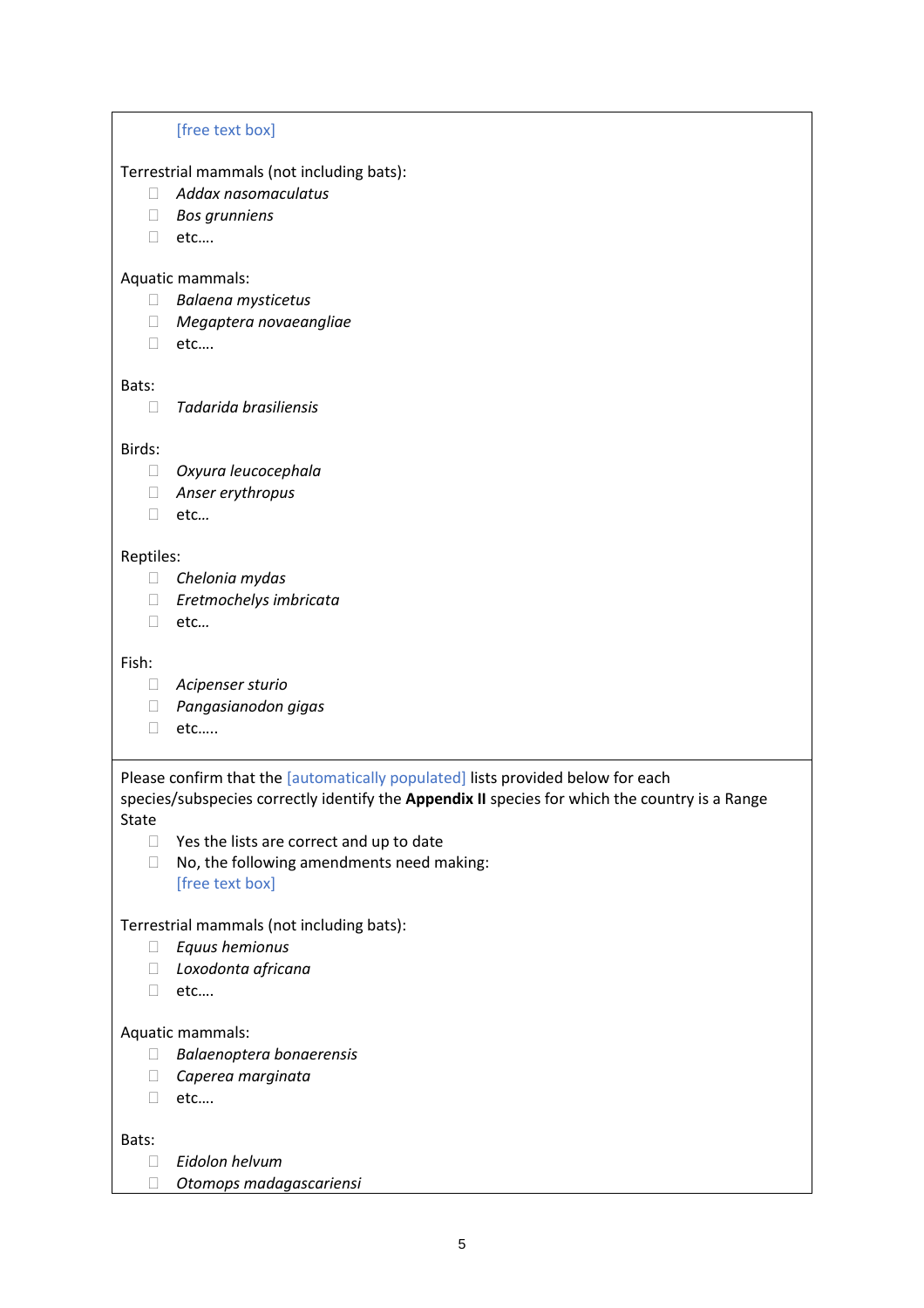□ etc...

- Birds:
	- *Crex crex*
	- *Sarothrura boehmi*
	- etc*…*

#### Reptiles:

- *Crocodylus porosus*
- *Podocnemis expansa*
- etc*…*

### Fish:

- *Carcharodon carcharias*
- *Rhincodon typus*
- □ etc.....

Insects:

*Danaus plexippus*

# IV. LEGAL PROHIBITION OF THE TAKING OF APPENDIX I SPECIES

<span id="page-5-0"></span>Is the taking of Appendix I species prohibited by national or territorial legislation in accordance with CMS Article III(5)?

- □ Yes for all Appendix I species
- □ Yes for some species
- $\Box$  Yes for part of the country, or a particular territory or territories
- No

### [If selected yes for 'all' this question will appear]

Please identify the legal statute(s) concerned

……………………………………………………………

……………………………………………………………

[add link(s) and / or upload document(s)]

[If selected yes for 'some' this appears]

Please indicate the species for which taking is prohibited: (select all that apply)

- □ Species X
- □ Species Y

[*we will consider ways to pre-populate this section with relevant species*] Please identify the legal statute(s) concerned

……………………………………………………………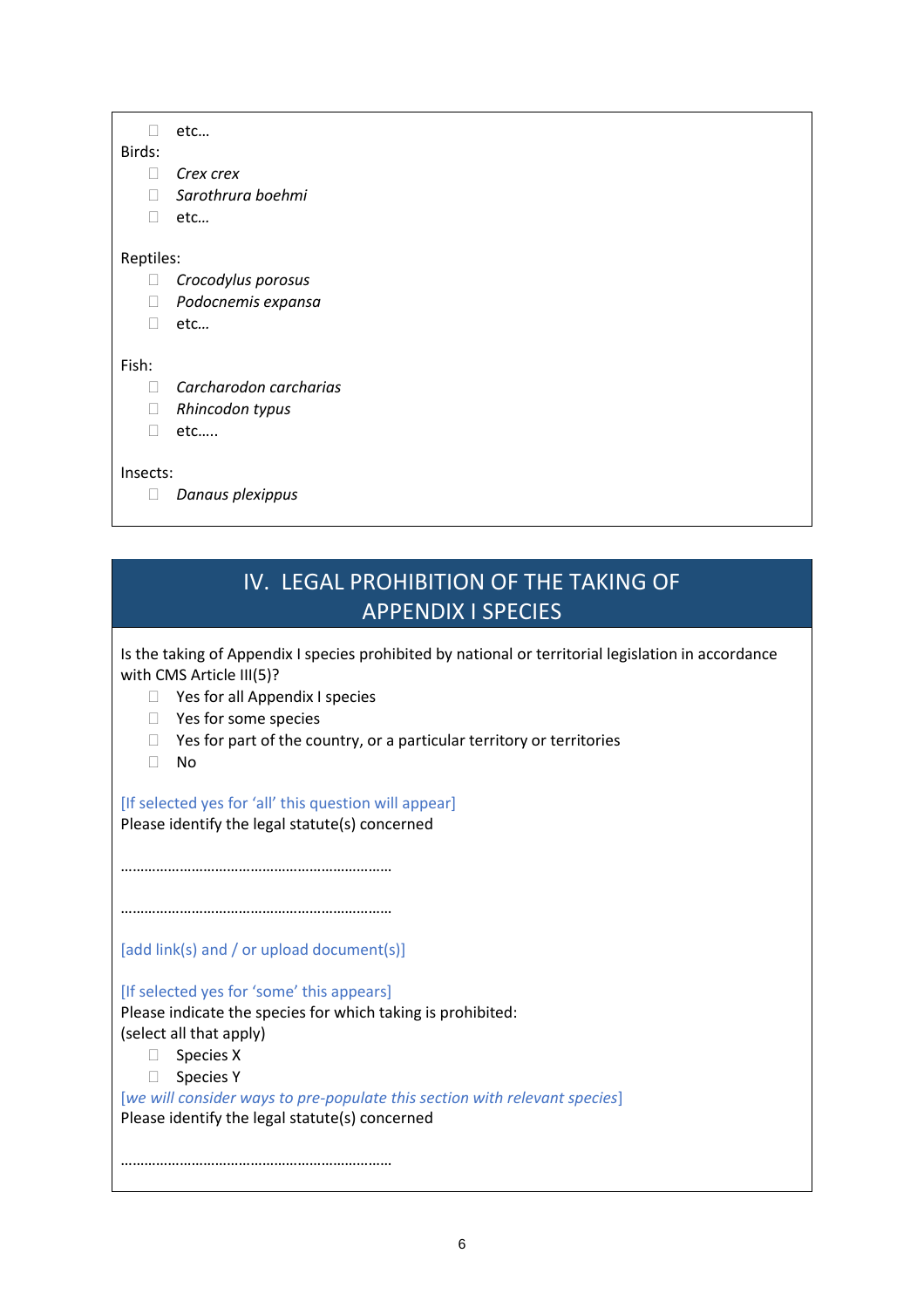|                         | [If selected yes for 'part of the country' this appears]                               |                                                                                                           |
|-------------------------|----------------------------------------------------------------------------------------|-----------------------------------------------------------------------------------------------------------|
|                         | Please indicate which part of the country or territory/territories:                    |                                                                                                           |
|                         |                                                                                        |                                                                                                           |
|                         |                                                                                        |                                                                                                           |
| (select all that apply) | Please indicate the species for which taking is prohibited:                            |                                                                                                           |
| $\Box$                  | All Appendix I species                                                                 |                                                                                                           |
| Species X<br>u          |                                                                                        |                                                                                                           |
| <b>Species Y</b><br>П.  |                                                                                        |                                                                                                           |
|                         | [we will consider ways to pre-populate this section with relevant species]             |                                                                                                           |
|                         | Please identify the legal statute(s) concerned                                         |                                                                                                           |
|                         |                                                                                        |                                                                                                           |
|                         |                                                                                        |                                                                                                           |
|                         |                                                                                        |                                                                                                           |
|                         |                                                                                        | <b>Exceptions:</b> Where the taking of Appendix I species is prohibited by national legislation, have any |
|                         | exceptions been granted to the prohibition?                                            |                                                                                                           |
|                         |                                                                                        | [only to appear if the user selects 'Yes for all Appendix I species' or "Yes for some" in previous        |
| question]               |                                                                                        |                                                                                                           |
| Yes                     |                                                                                        |                                                                                                           |
| No<br>Ш                 |                                                                                        |                                                                                                           |
|                         |                                                                                        | If yes, please indicate which species, which reasons among those in CMS Article III(5) (a)-(d) (given     |
|                         |                                                                                        | in the table below) justify the exception, any temporal or spatial limitations applying to the            |
|                         | exception, and the nature of the "extraordinary circumstances" that make the exception |                                                                                                           |
| necessary.              |                                                                                        |                                                                                                           |
|                         |                                                                                        | [we will consider ways to prepopulate species list from earlier question on Appendix I species]           |
|                         |                                                                                        | Details of any applicable time or area                                                                    |
| <b>Species</b>          | <b>Reasons for exception (as defined</b>                                               | limitations, and the nature of the                                                                        |
|                         | in Art $III(5)$ )                                                                      | "extraordinary circumstances" that                                                                        |
|                         |                                                                                        | make the exception necessary                                                                              |
| Species X               | a) the taking is for<br>$\Box$<br>scientific purposes.                                 | [free text]                                                                                               |
|                         | b) the taking is for the                                                               |                                                                                                           |
|                         | purpose of enhancing the                                                               |                                                                                                           |
|                         | propagation or survival of                                                             |                                                                                                           |
|                         | the affected species.                                                                  |                                                                                                           |
|                         | c) the taking is to<br>П                                                               |                                                                                                           |
|                         | accommodate the needs                                                                  |                                                                                                           |
|                         | of traditional subsistence                                                             |                                                                                                           |
|                         |                                                                                        |                                                                                                           |
|                         |                                                                                        |                                                                                                           |
|                         | users of such species.<br>d) extraordinary<br>O                                        |                                                                                                           |
|                         | circumstances so require.                                                              |                                                                                                           |
| <b>Species Y</b>        |                                                                                        |                                                                                                           |
|                         |                                                                                        |                                                                                                           |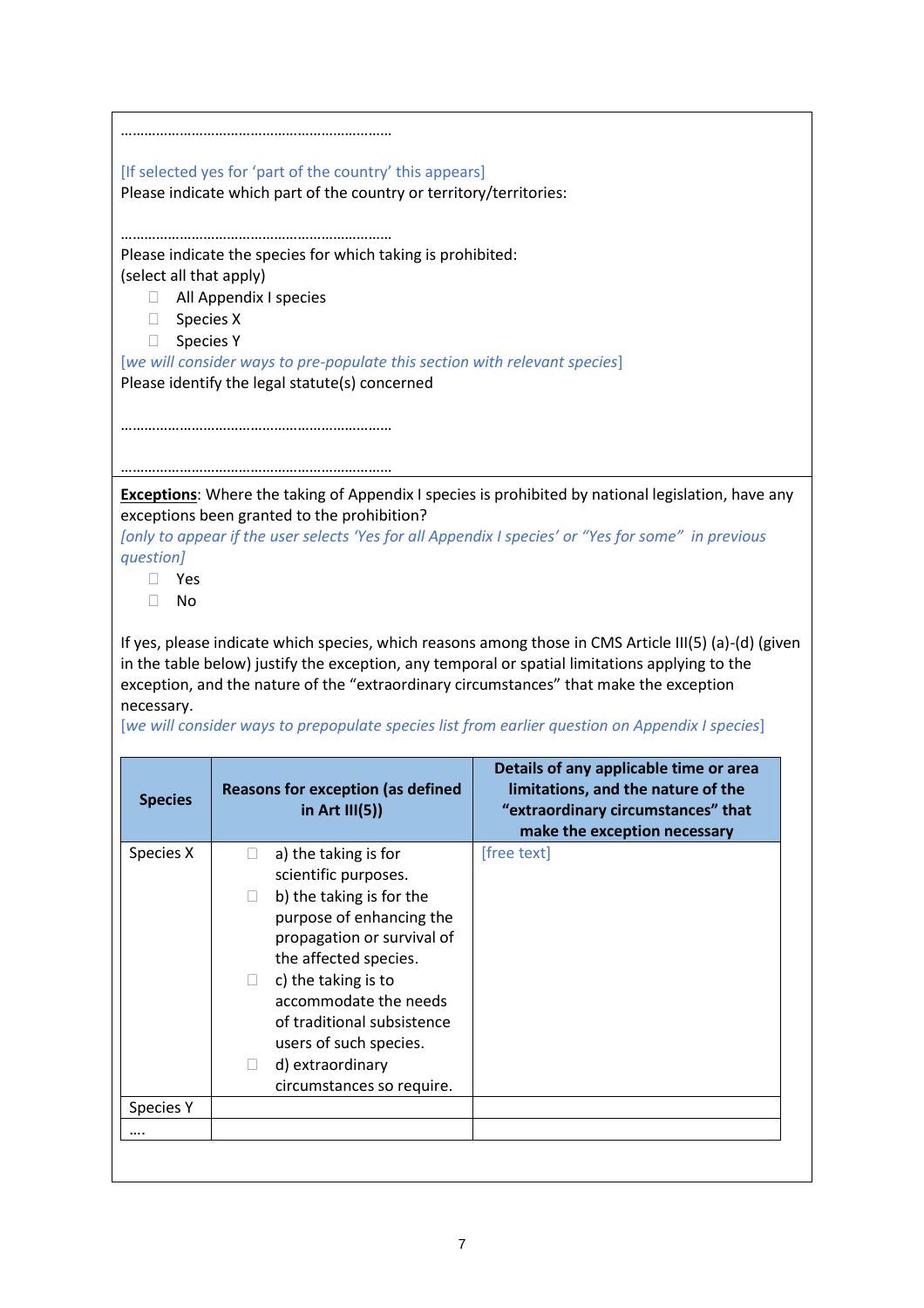Where the taking of all Appendix I species is not prohibited and the reasons for exceptions in Article III(5) do not apply, are steps being taken to develop new legislation to prohibit the taking of all relevant species?

[only appears if 'Yes for some species' or 'Yes for part of the country' or 'No' was selected in 'Is the taking of Appendix I species prohibited by national legislation in accordance with CMS Article  $III(5)?']$ 

- Yes
- No

If yes, please indicate which of the following stages of development applies:

- □ Legislation being considered
- □ Legislation in draft
- □ Legislation fully drafted and being considered for adoption in [insert year...........]
- $\Box$  Other (please specify) [free text]

Are any vessels flagged to your country engaged outside national jurisdictional limits in intentionally taking Appendix I species?

- Yes
- No
- Don't know

If yes, please provide more information on the circumstances of the take; including any future plans in respect of such take.

[free text box]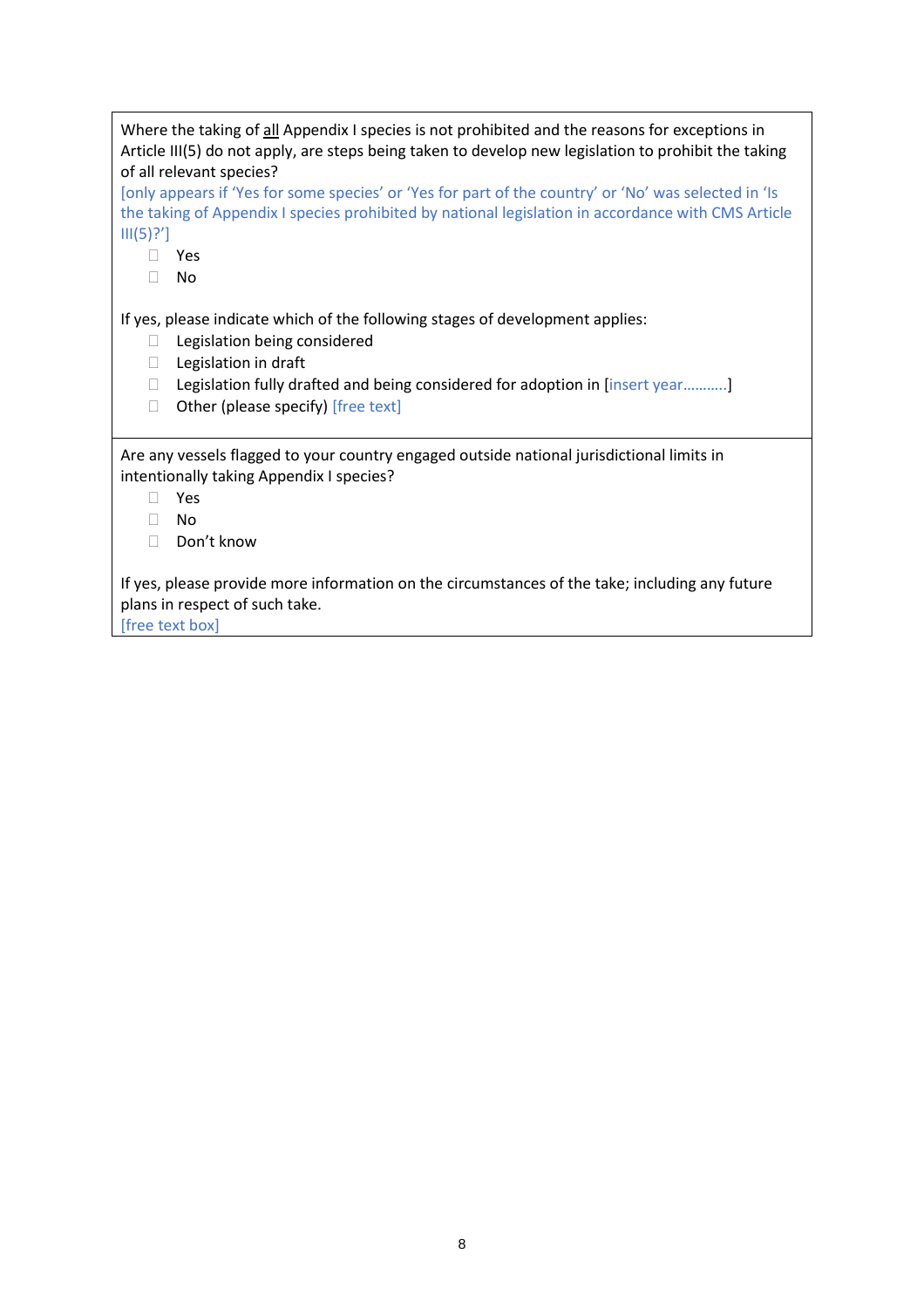### V. AWARENESS

<span id="page-8-0"></span>(*SPMS Target 1: People are aware of the multiple values of migratory species and their habitats and migration systems, and the steps they can take to conserve them and ensure the sustainability of any use.)*

During the reporting period, please indicate the actions that have been taken by your country to increase people's awareness of the values of migratory species, their habitats and migration systems (note that answers given in section XVIII on SPMS Target 15 may also be relevant) (select all that apply)

- □ Campaigns on specific topics
- $\Box$  Teaching programmes in schools or colleges
- $\Box$  Press and media publicity, including social media
- $\Box$  Community-based celebrations, exhibitions and other events
- $\Box$  Engagement of specific stakeholder groups
- $\Box$  Special publications
- $\Box$  Interpretation at nature reserves and other sites
- $\Box$  Other (please specify) [free text]
- $\Box$  No actions taken

[the following questions only appear if an action was selected in 'During the reporting period, please indicate the actions that have been taken by your country to increase people's awareness of the values of migratory species, their habitats and migration systems']

Please indicate any specific elements of CMS COP Resolutions 11.8 (Rev. COP12) (*Communication, Information and Outreach Plan*) and 11.9 (*World Migratory Bird Day*) which have been particularly taken forward by these actions.

[free text]

Overall, how successful have these awareness actions been in achieving their objectives? Tick one box

- $\Box$  1 very little impact
- □ 2 small impact
- □ 3 good impact
- $\Box$  4 large positive impact
- □ not known

Please identify the main form(s) of evidence that has/have been used to make this assessment. [free text]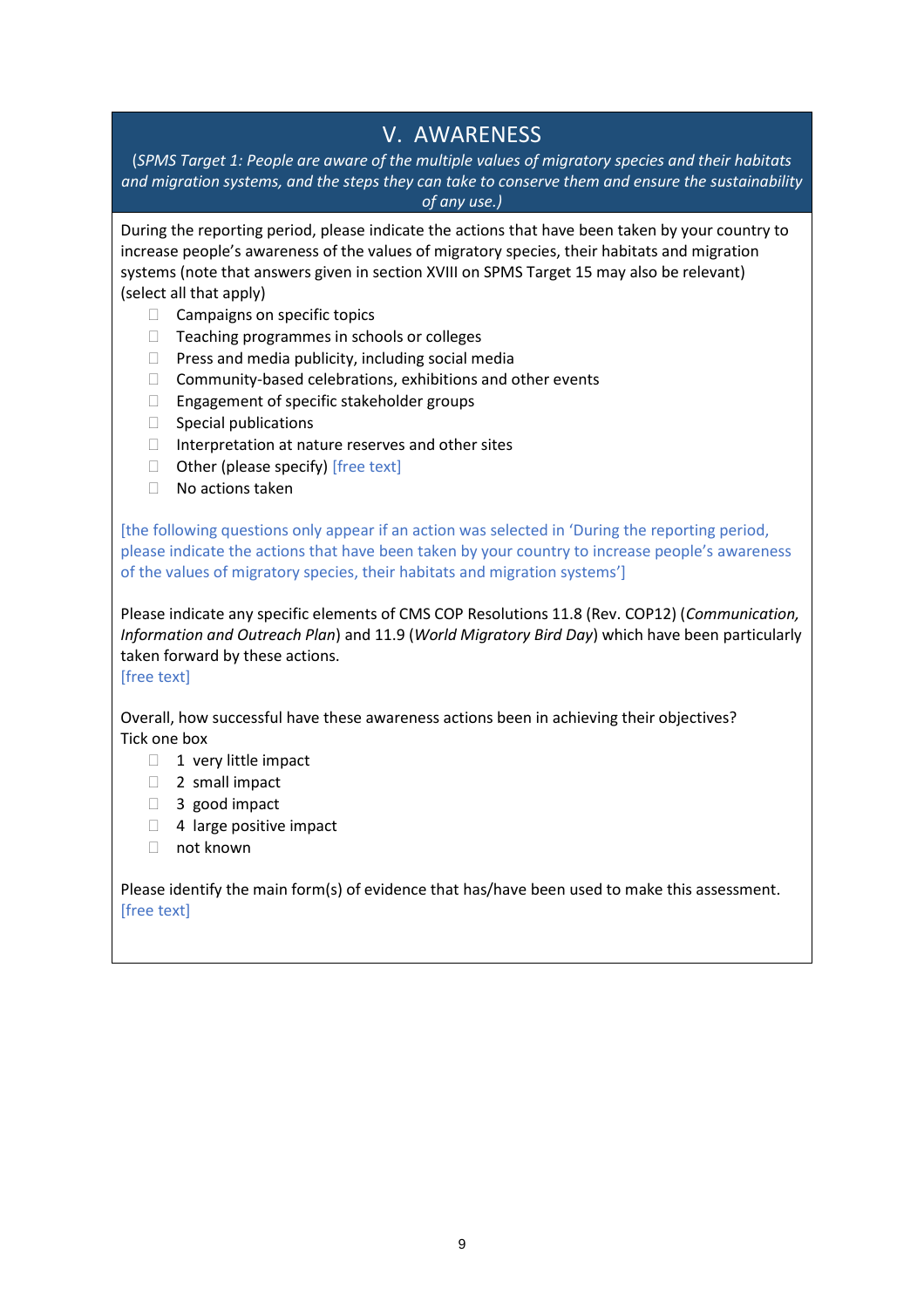# <span id="page-9-0"></span>VI. MAINSTREAMING MIGRATORY SPECIES IN OTHER SECTORS AND PROCESSES

(*SPMS Target 2: Multiple values of migratory species and their habitats have been integrated into international, national and local development and poverty reduction strategies and planning processes, including on livelihoods, and are being incorporated into national accounting, as appropriate, and reporting systems.)*

Does the conservation of migratory species currently feature in any national or local strategies and/or planning processes in your country relating to development, poverty reduction and/or livelihoods?

- Yes
- No

If yes, please provide a short summary:

[free text]

Do the 'values of migratory species and their habitats' referred to in SPMS Target 2 currently feature in any other national reporting processes in your country?

- Yes
- No

If yes, please provide a short summary: [free text]

Describe the main involvements (if any) of non-governmental organizations and/or civil society in the conservation of migratory species in your country.

[free text]

Describe the main involvements (if any) of the private sector in the conservation of migratory species in your country.

[free text]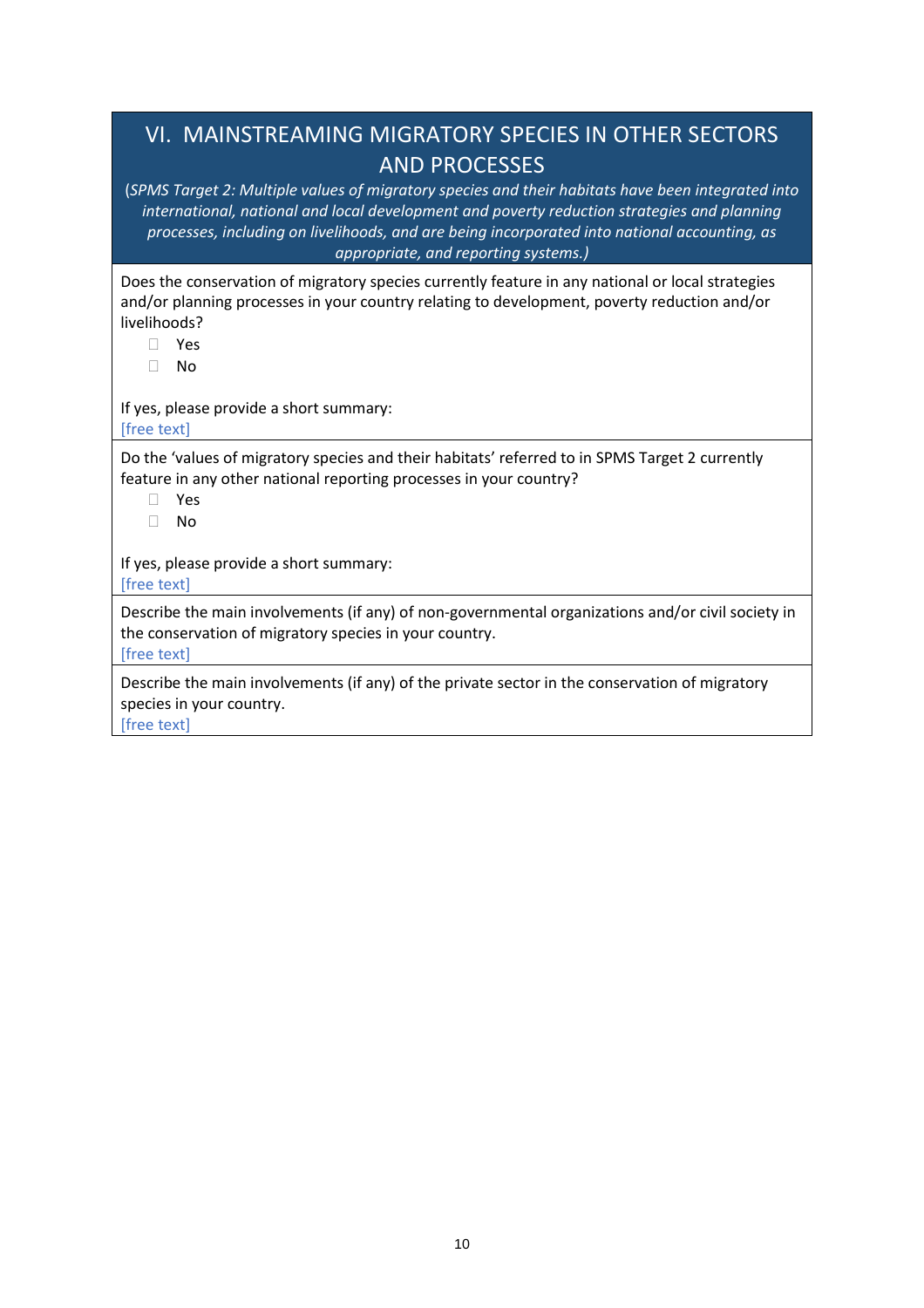<span id="page-10-0"></span>

| VII. GOVERNANCE, POLICY AND LEGISLATIVE COHERENCE<br>(SPMS Target 3: National, regional and international governance arrangements and agreements<br>affecting migratory species and their migration systems have improved significantly, making<br>relevant policy, legislative and implementation processes more coherent, accountable,<br>transparent, participatory, equitable and inclusive.)                       |
|-------------------------------------------------------------------------------------------------------------------------------------------------------------------------------------------------------------------------------------------------------------------------------------------------------------------------------------------------------------------------------------------------------------------------|
| Have any governance arrangements affecting migratory species and their migration systems in<br>your country, or in which your country participates, improved during the reporting period?<br>Yes<br>П<br>No, but there is scope to do so<br>$\Box$<br>No, because existing arrangements already satisfy all the points in Target 3<br>If yes, please provide a short summary:<br>[free text]                            |
| [if answered yes for previous question]<br>To what extent have these improvements helped to achieve Target 3 of the Strategic Plan for<br>Migratory Species (see text above)?<br>Tick one box<br>1 minimal contribution<br>2 partial contribution<br>$\Box$<br>3 good contribution<br>$\Box$<br>4 major contribution<br>$\Box$<br>not known<br>П<br>Please describe briefly how this assessment was made<br>[free text] |
| Has any committee or other arrangement for liaison between different sectors or groups been<br>established at national or other territorial level in your country that addresses CMS<br>implementation issues?<br>Yes<br>No<br>П<br>If yes, please provide a short summary:                                                                                                                                             |
| [free text]<br>Does collaboration between the focal points of CMS and other relevant Conventions take place in<br>your country to develop the coordinated and synergistic approaches described in paragraphs 23-<br>25 of CMS COP Resolution 11.10 (Rev. COP12) (Synergies and partnerships)?<br>Yes<br>$\mathbf{L}$<br>No                                                                                              |
| If yes, please provide a short summary:<br>[free text]<br>Has your country or any jurisdictional subdivision within your country adopted legislation, policies<br>or action plans that promote community involvement in conservation of CMS-listed species?<br>Yes<br>No<br>П                                                                                                                                           |
| If yes, please identify the legislation, policies or action plans concerned:<br>[free text]                                                                                                                                                                                                                                                                                                                             |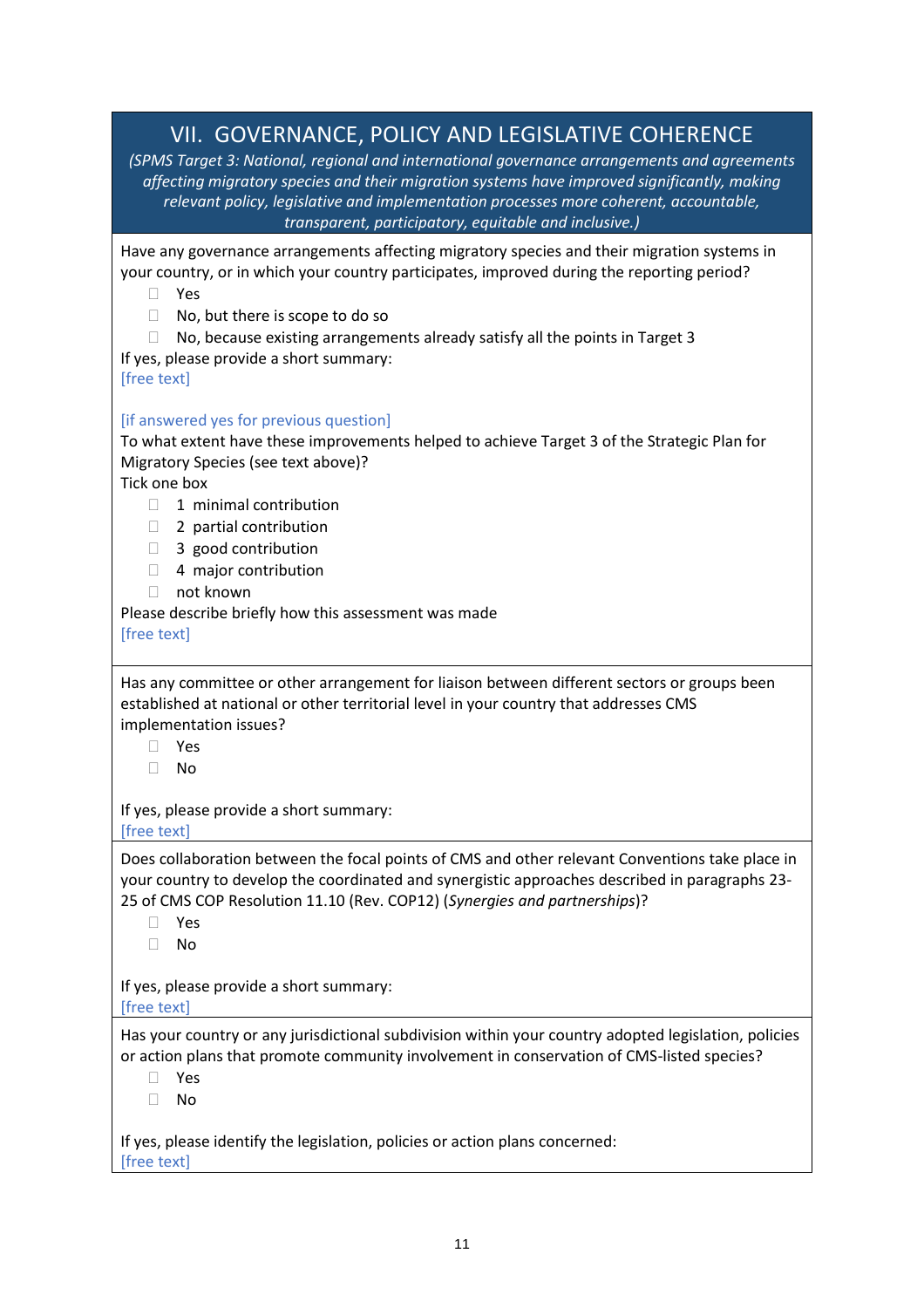### VIII. INCENTIVES

<span id="page-11-0"></span>*(SPMS Target 4: Incentives, including subsidies, harmful to migratory species, and/or their habitats are eliminated, phased out or reformed in order to minimize or avoid negative impacts, and positive incentives for the conservation of migratory species and their habitats are developed and applied, consistent with engagements under the CMS and other relevant international and regional obligations and commitments.)*

Has there been any elimination, phasing out or reforming of harmful incentives in your country resulting in benefits for migratory species?

- Yes
- $\Box$  Partly / in some areas
- $\Box$  No, but there is scope to do so
- $\Box$  No, because no such incentives have existed

If yes or partly, please indicate what measures were implemented and the time-periods concerned.

[free text]

Has there been development and/or application of positive incentives in your country resulting in benefits for migratory species?

- Yes
- $\Box$  Partly / in some areas
- $\Box$  No, but there is scope to do so
- □ No, because there is no scope to do so

If yes or partly, please indicate what measures were implemented and the time-periods concerned.

[free text]

### IX. SUSTAINABLE PRODUCTION AND CONSUMPTION

<span id="page-11-1"></span>*(SPMS Target 5: Governments, key sectors and stakeholders at all levels have taken steps to achieve or have implemented plans for sustainable production and consumption, keeping the impacts of use of natural resources, including habitats, on migratory species well within safe ecological limits to promote the favourable conservation status of migratory species and maintain the quality, integrity, resilience, and ecological connectivity of their habitats and migration routes.)*

During the reporting period, has your country implemented plans or taken other steps concerning sustainable production and consumption which are contributing to the achievement of the results defined in SPMS Target 5?

- Yes
- $\Box$  In development / planned
- No

[if answered 'yes' or 'in development/planned' for previous question]

Please describe the measures that have been planned, developed or implemented [free text]

Please describe what evidence exists to show that the intended results of these measures are being achieved. [free text]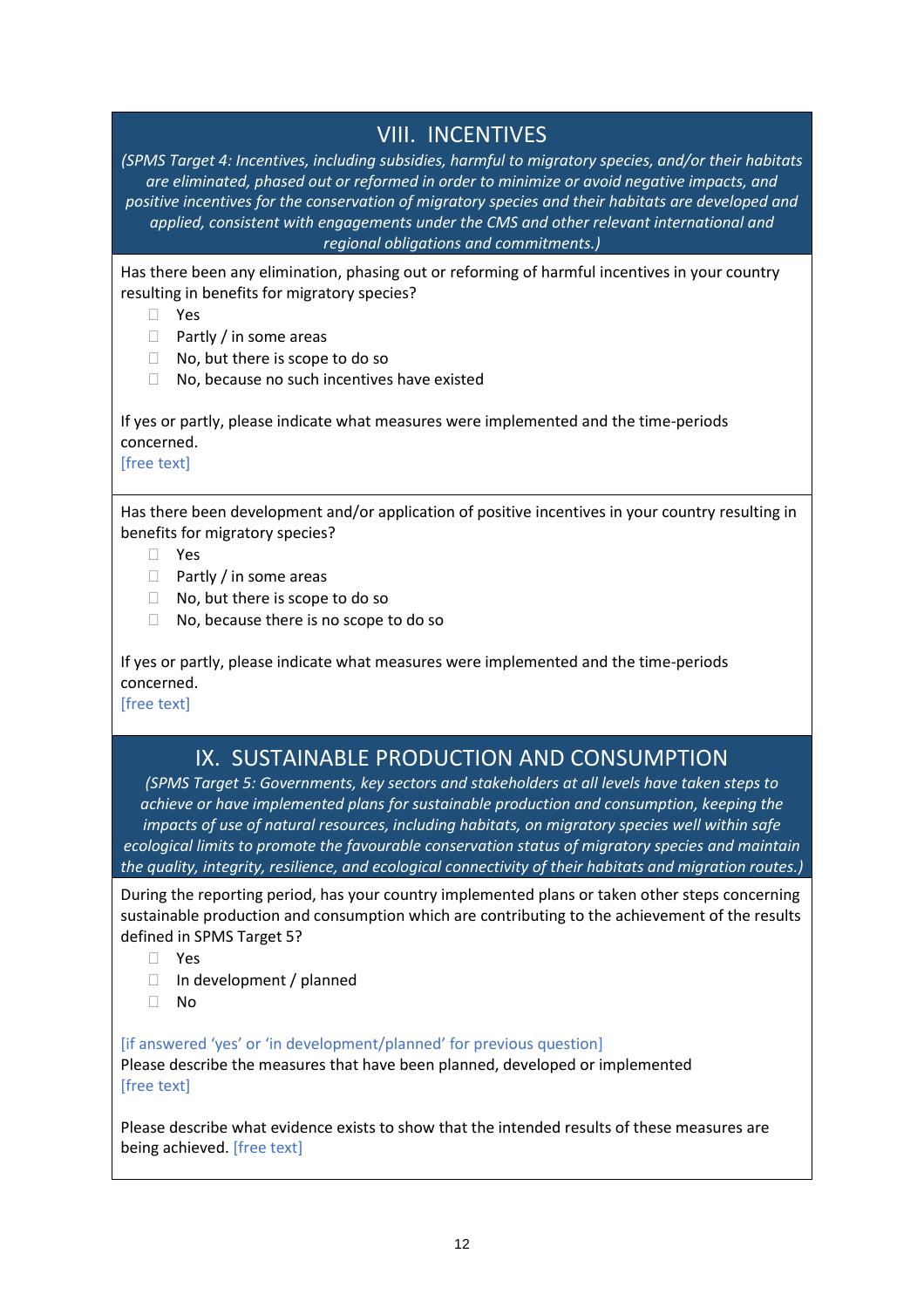[if answered no for first question above] What is preventing progress? [free text]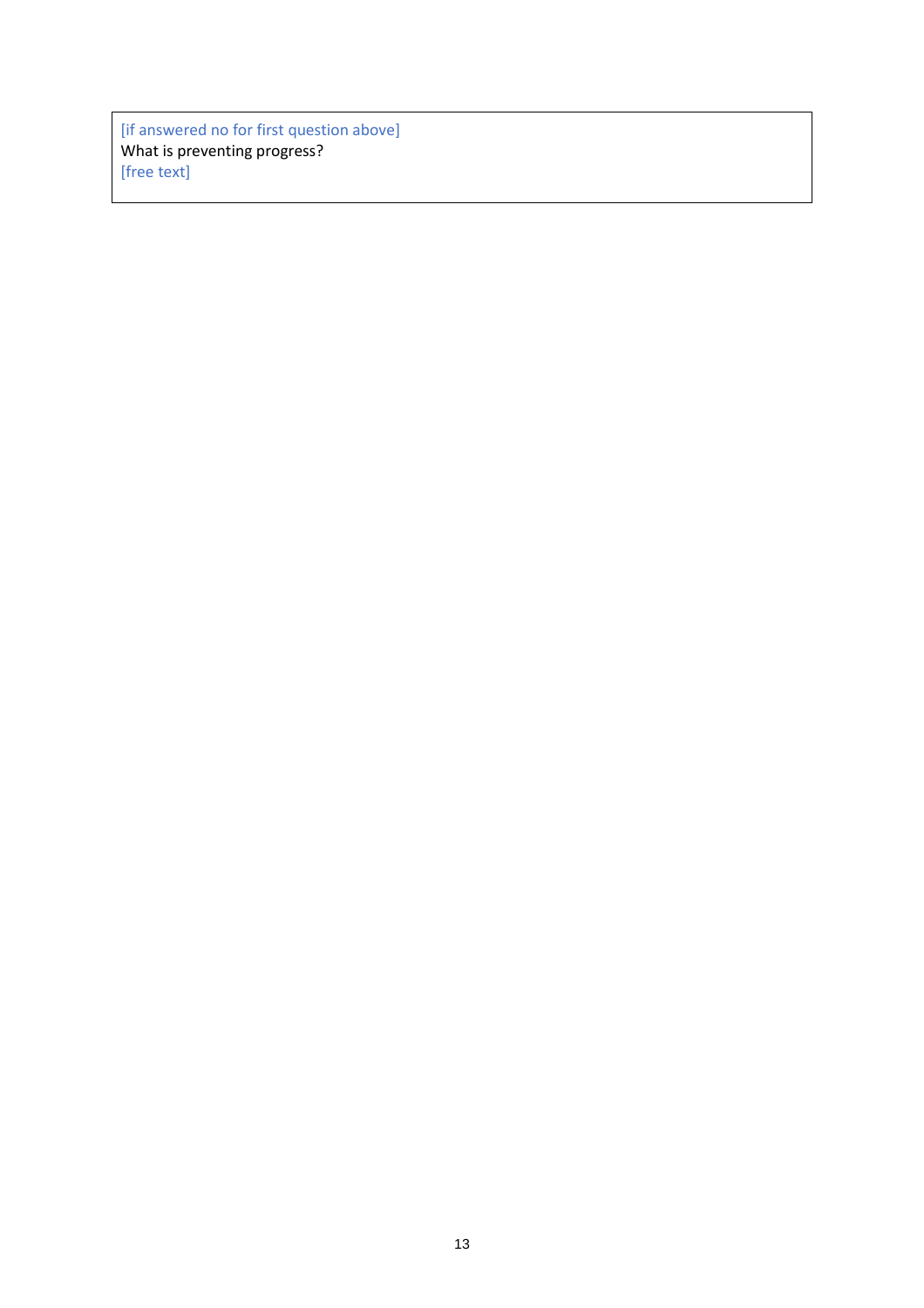# <span id="page-13-0"></span>X. THREATS AND PRESSURES AFFECTING MIGRATORY SPECIES; INCLUDING OBSTACLES TO MIGRATION

*(SPMS Targets 6+7: Fisheries and hunting have no significant direct or indirect adverse impacts on migratory species, their habitats or their migration routes, and impacts of fisheries and hunting are within safe ecological limits; Multiple anthropogenic pressures have been reduced to levels that are not detrimental to the conservation of migratory species or to the functioning, integrity, ecological connectivity and resilience of their habitats.)*

Which of the following pressures on migratory species or their habitats are having an adverse impact in your country on migratory species included in the CMS Appendices? (tick the boxes that apply)

| <b>Pressure</b>                           | <b>Appendix</b><br>I species | <b>Appendix</b><br>II species | <b>Species/species groups</b><br>affected; and any other<br>details | <b>Overall</b><br>relative<br>severity of<br>impact |
|-------------------------------------------|------------------------------|-------------------------------|---------------------------------------------------------------------|-----------------------------------------------------|
|                                           |                              |                               |                                                                     | $1 = severe$<br>$2 = moderate$<br>$3 =$ low         |
| <b>Direct killing and taking</b>          |                              |                               |                                                                     |                                                     |
| <b>Illegal hunting</b>                    | $\Box$                       | $\Box$                        |                                                                     |                                                     |
| Legal hunting                             |                              |                               |                                                                     |                                                     |
| Other harvesting and<br>take              | $\Box$                       | $\Box$                        |                                                                     |                                                     |
| Illegal trade                             | $\Box$                       | $\Box$                        |                                                                     |                                                     |
| Deliberate poisoning                      | $\Box$                       | $\Box$                        |                                                                     |                                                     |
| <b>Bycatch</b>                            |                              |                               |                                                                     |                                                     |
| <b>Bycatch</b>                            | $\Box$                       | $\Box$                        |                                                                     |                                                     |
| <b>Collisions and electrocution</b>       |                              |                               |                                                                     |                                                     |
| Electrocution                             | $\Box$                       | $\Box$                        |                                                                     |                                                     |
| Wind turbines                             | $\Box$                       | $\Box$                        |                                                                     |                                                     |
| Other collisions                          | $\Box$                       | $\Box$                        |                                                                     |                                                     |
| <b>Other mortality</b>                    |                              |                               |                                                                     |                                                     |
| Predation                                 | $\Box$                       | $\Box$                        |                                                                     |                                                     |
| <b>Disease</b>                            | $\Box$                       | $\Box$                        |                                                                     |                                                     |
| Accidental/indirect<br>poisoning          |                              |                               |                                                                     |                                                     |
| Unexplained stranding<br>events           | $\Box$                       | $\Box$                        |                                                                     |                                                     |
| Alien and/or invasive species             |                              |                               |                                                                     |                                                     |
| Alien and/or invasive<br>species          | $\Box$                       | $\Box$                        |                                                                     |                                                     |
| <b>Disturbance &amp; disruption</b>       |                              |                               |                                                                     |                                                     |
| Disturbance                               | $\Box$                       | $\Box$                        |                                                                     |                                                     |
| Light pollution                           | $\Box$                       | $\Box$                        |                                                                     |                                                     |
| Underwater noise                          | $\Box$                       | $\Box$                        |                                                                     |                                                     |
| Habitat destruction/degradation           |                              |                               |                                                                     |                                                     |
| Habitat<br>loss/destruction<br>(including | □                            | $\Box$                        |                                                                     |                                                     |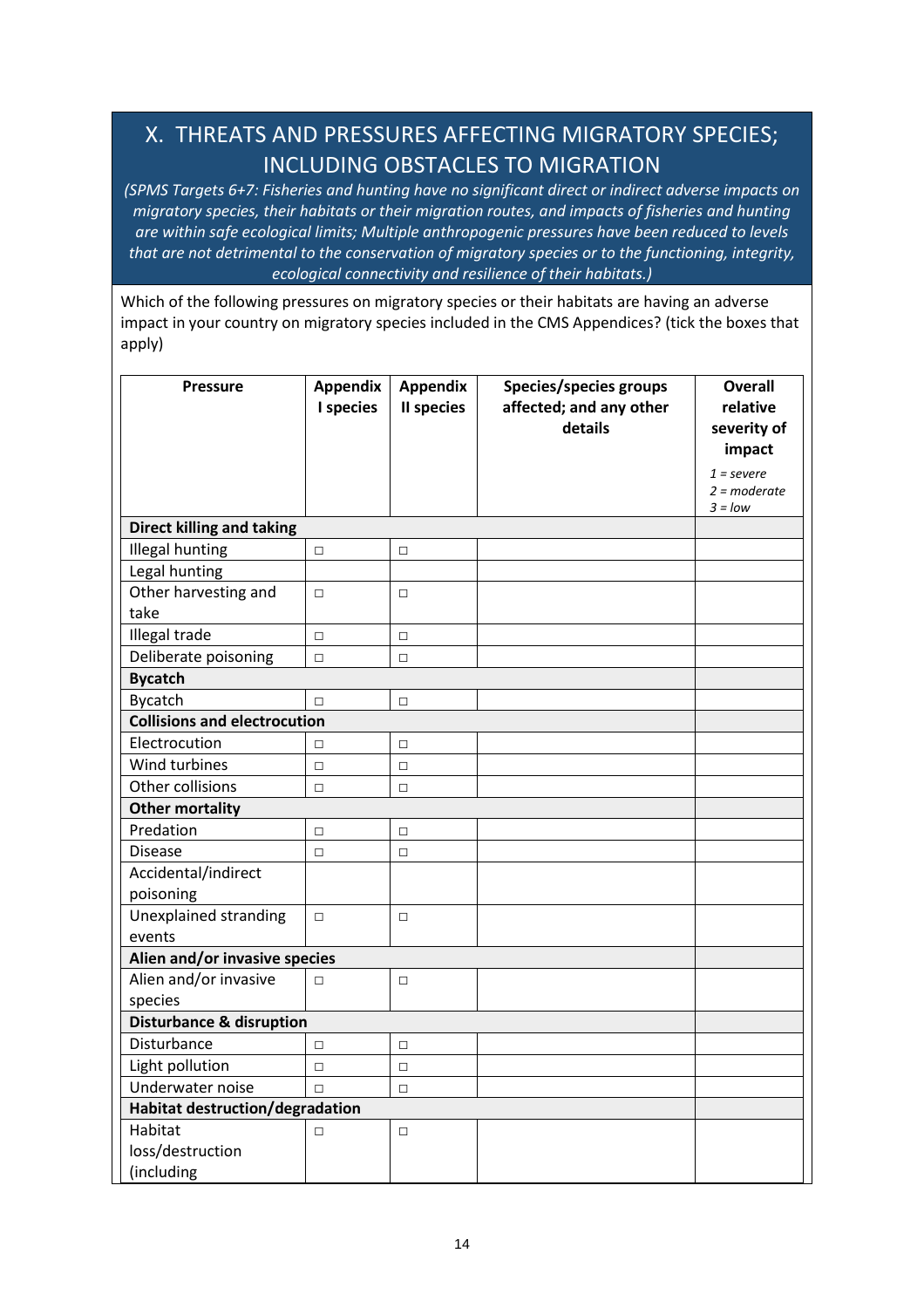| deforestation)                                               |        |        |  |
|--------------------------------------------------------------|--------|--------|--|
| Habitat degradation                                          | $\Box$ | $\Box$ |  |
| Mineral                                                      | $\Box$ | □      |  |
| exploration/extraction                                       |        |        |  |
| Unsustainable                                                | $\Box$ | П      |  |
| land/resource use                                            |        |        |  |
| Urbanization                                                 | $\Box$ | П      |  |
| Marine debris                                                | $\Box$ | □      |  |
| (including plastics)                                         |        |        |  |
| Other pollution                                              | $\Box$ | $\Box$ |  |
| Too much/too little                                          | $\Box$ | $\Box$ |  |
| water                                                        |        |        |  |
| Fire                                                         | $\Box$ | П      |  |
| Physical barriers                                            | П      | п      |  |
| <b>Climate change</b>                                        |        |        |  |
| Climate change                                               | $\Box$ | $\Box$ |  |
| Levels of knowledge, awareness, legislation, management etc. |        |        |  |
| Lack of knowledge                                            | $\Box$ | п      |  |
| Inadequate legislation                                       | $\Box$ | $\Box$ |  |
| Inadequate                                                   |        |        |  |
| enforcement of                                               |        |        |  |
| legislation                                                  |        |        |  |
| Inadequate                                                   | □      | П      |  |
| transboundary                                                |        |        |  |
| management                                                   |        |        |  |
| Other (please specify)                                       |        |        |  |
|                                                              |        |        |  |

What are the most significant advances that have been made since the previous report in countering any of the pressures identified above? (Identify the pressures concerned). [free text]

What are the most significant negative trends since the previous report concerning the pressures identified above? (Identify the pressures concerned). [free text]

Have you adopted new legislation or other domestic measures in the reporting period in response to CMS Article III(4) (b) ("*Parties that are Range States of a migratory species listed in Appendix I shall endeavor … to prevent, remove, compensate for or minimize, as appropriate, the adverse effects of activities or obstacles that seriously impede or prevent the migration of the species*")?

- Yes
- No

If so, please give the title or other reference (and date) for the measure concerned:

……………………………………………

………………………………………………………..

[add link]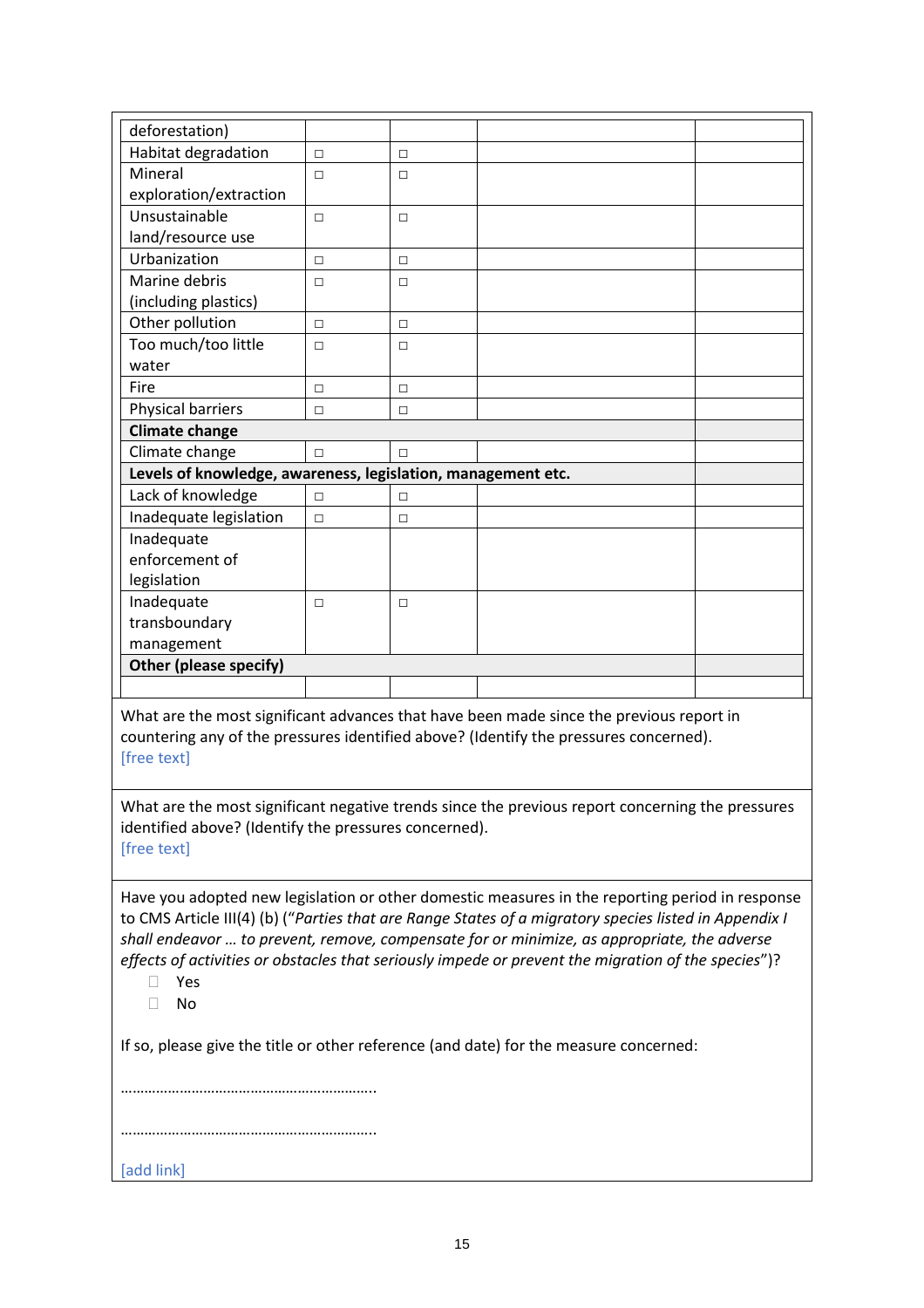### [options to add more links and legislation numbers]

Please add any further comments on the implementation of specific provisions in relevant CMS COP Resolutions, including for example:

- Resolution 12.22 on by-catch.
- Resolution 12.14 on underwater noise.
- Resolution 12.20 on marine debris.
- Resolution 7.3 (Rev. COP12) on oil pollution
- Resolution 11.22 (Rev. COP12) on live captures of cetaceans (and Decision 12.48).
- Resolutions 7.5 (Rev. COP12) and 11.27 (Rev. COP12) on renewable energy.
- Resolutions 7.4 and 10.11 on power lines and migratory birds.
- Resolution 11.15 (Rev. COP12) on poisoning of migratory birds.
- Resolution 11.16 (Rev. COP12) on illegal killing, taking and trade of migratory birds (and Decision 12.26).
- Resolution 11.31 on wildlife crime.
- Resolution 12.21 on climate change (and Decision 12.72).
- Resolution 11.28 on invasive alien species.
- Resolution 12.6 on wildlife disease.
- Resolution 12.25 on conservation of intertidal and coastal habitats.
- Resolution 10.2 on conservation emergencies
- Resolution 7.2 (Rev. COP12) on impact assessment.

[free text]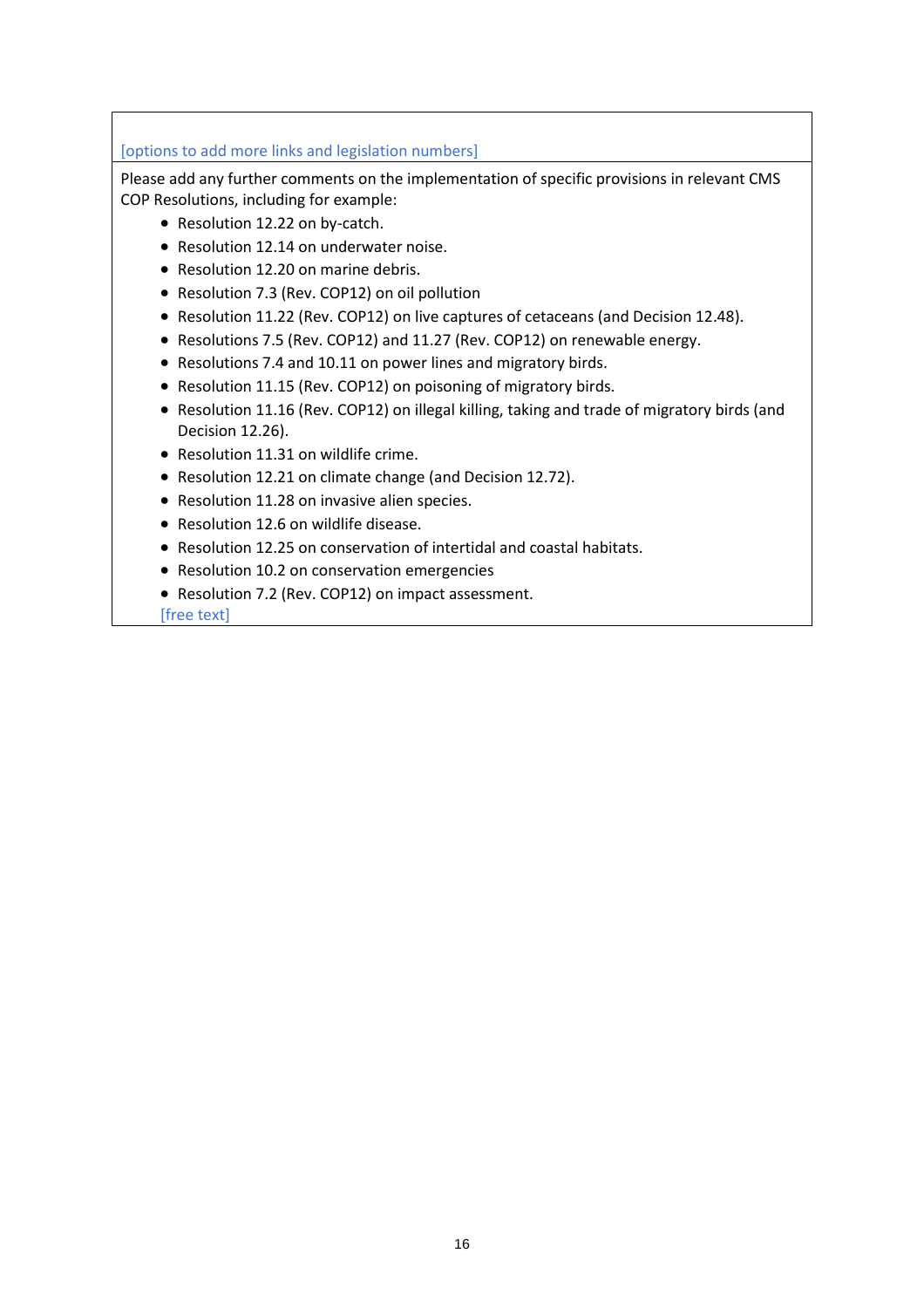# XI. CONSERVATION STATUS OF MIGRATORY SPECIES

<span id="page-16-0"></span>*(SPMS Target 8: The conservation status of all migratory species, especially threatened species, has considerably improved throughout their range.)*

What (if any) major changes in the conservation status of migratory species included in the CMS Appendices (for example national Red List category changes) have been recorded in your country in the current reporting period?

### **Terrestrial mammals (not including bats)**

| Species/subspecies<br>(indicate CMS<br>Appendix where<br>applicable) | Change in status<br>(including time<br>period concerned) | Source reference | Comments |
|----------------------------------------------------------------------|----------------------------------------------------------|------------------|----------|
|                                                                      |                                                          |                  |          |
|                                                                      |                                                          |                  |          |

### **Aquatic mammals**

| Species/subspecies<br>(indicate CMS<br>Appendix where<br>applicable) | Change in status<br>(including time<br>period concerned) | Source reference | Comments |
|----------------------------------------------------------------------|----------------------------------------------------------|------------------|----------|
|                                                                      |                                                          |                  |          |
|                                                                      |                                                          |                  |          |

### **Bats**

| Species/subspecies<br>(indicate CMS<br>Appendix where<br>applicable) | Change in status<br>(including time)<br>period concerned) | Source reference | Comments |
|----------------------------------------------------------------------|-----------------------------------------------------------|------------------|----------|
|                                                                      |                                                           |                  |          |
|                                                                      |                                                           |                  |          |

### **Birds**

| Species/subspecies<br>(indicate CMS<br>Appendix where<br>applicable) | Change in status<br>(including time<br>period concerned) | Source reference | Comments |
|----------------------------------------------------------------------|----------------------------------------------------------|------------------|----------|
|                                                                      |                                                          |                  |          |
|                                                                      |                                                          |                  |          |

### **Reptiles**

| Species/subspecies<br>(indicate CMS<br>Appendix where<br>applicable) | Change in status<br>(including time<br>period concerned) | Source reference | Comments |
|----------------------------------------------------------------------|----------------------------------------------------------|------------------|----------|
|                                                                      |                                                          |                  |          |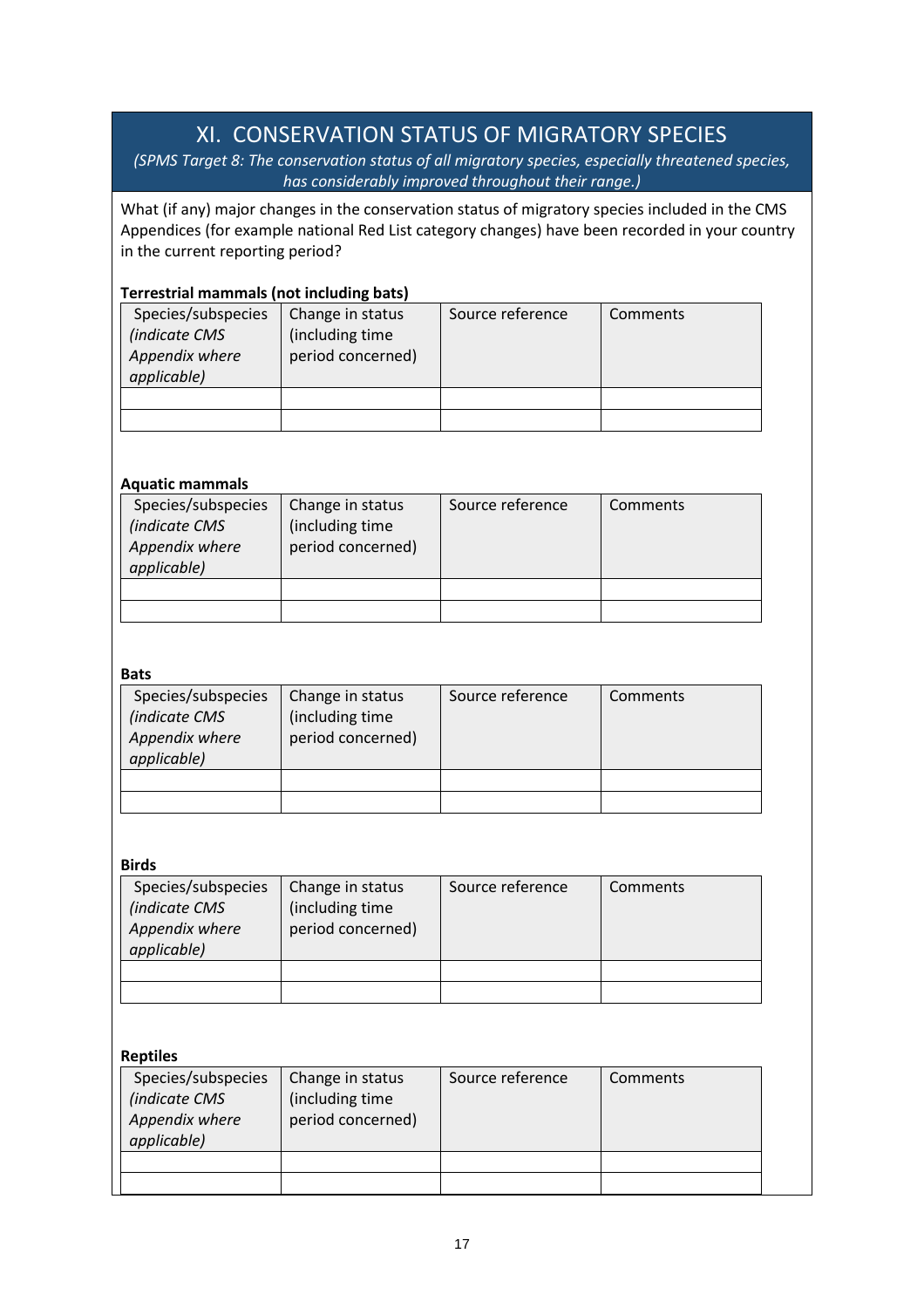| <b>Fish</b>                                                          |                                                          |                  |          |
|----------------------------------------------------------------------|----------------------------------------------------------|------------------|----------|
| Species/subspecies<br>(indicate CMS<br>Appendix where<br>applicable) | Change in status<br>(including time<br>period concerned) | Source reference | Comments |
|                                                                      |                                                          |                  |          |

### **Insects**

| Species/subspecies<br>(indicate CMS<br>Appendix where<br>applicable) | Change in status<br>(including time<br>period concerned) | Source reference | Comments |
|----------------------------------------------------------------------|----------------------------------------------------------|------------------|----------|
|                                                                      |                                                          |                  |          |

[ability to add more species/subspecies]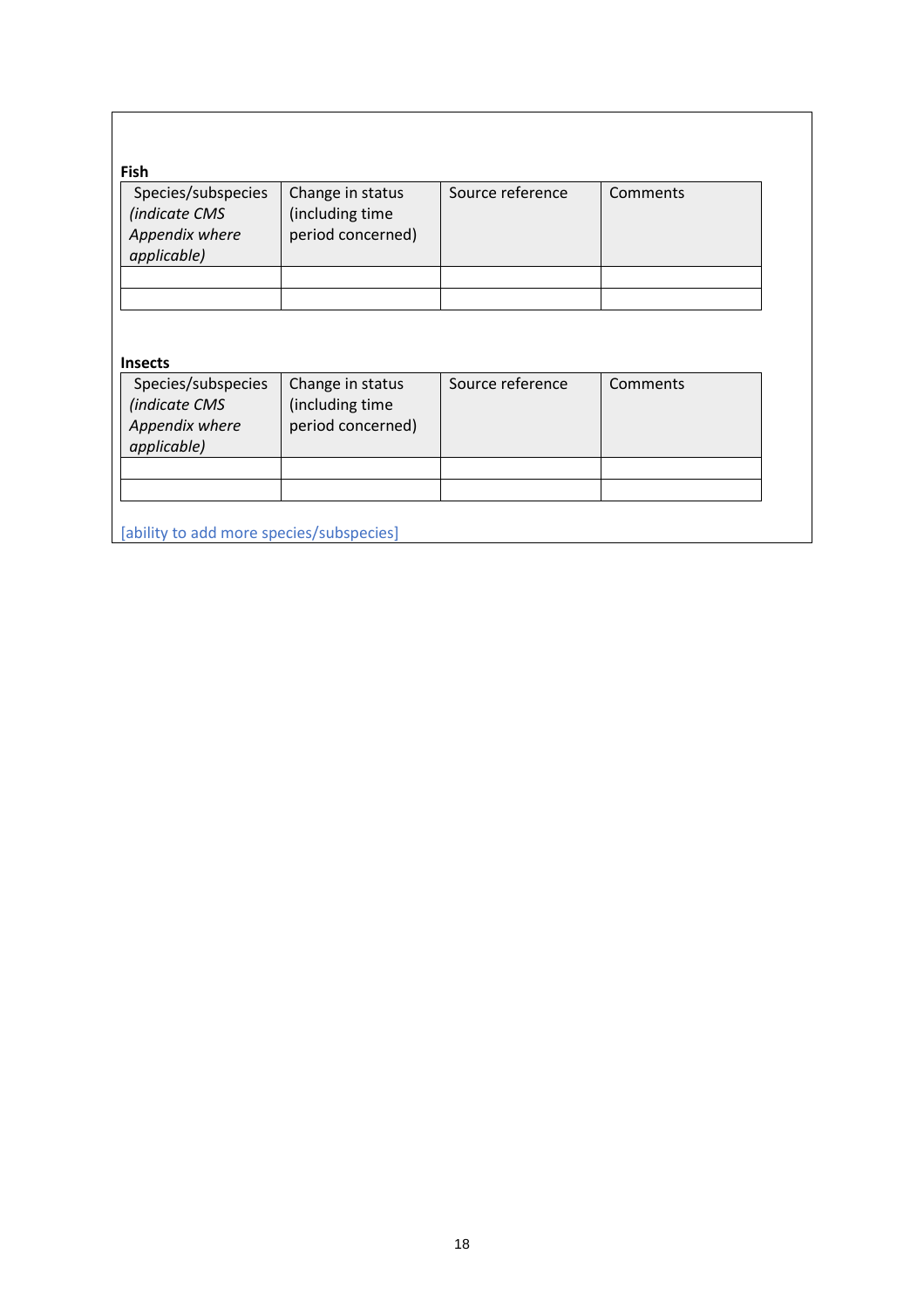### XII. COOPERATING TO CONSERVE MIGRATION SYSTEMS

<span id="page-18-0"></span>*(SPMS Target 9 : International and regional action and cooperation between States for the conservation and effective management of migratory species fully reflects a migration systems approach, in which all States sharing responsibility for the species concerned engage in such actions in a concerted way.)*

In the current reporting period, has your country initiated or participated in the development of any proposals for new CMS Agreements, including Memoranda of Understanding, to address the needs of Appendix II species (following the advice in COP Resolution 12.8)?

- Yes
- $\Box$  No

If yes, please provide a short summary. [free text]

In the current reporting period, have actions been taken by your country to encourage non-Parties to join CMS and its related Agreements?

- Yes
- No

If yes, please specify which countries have been approached. [Add country drop-down list, allowing multiple selections]

In the current reporting period, has your country participated in the implementation of concerted actions under CMS (as detailed in COP Resolution 12.28, and see species list [here]) to address the needs of relevant migratory species?

Yes

No

If yes, please describe the results of these actions achieved so far: [free text]

Have any other steps been taken which have contributed to the achievement of the results defined in Target 9 of the Strategic Plan for Migratory Species (*all relevant States engaging in cooperation on the conservation of migratory species in ways that fully reflect a migration systems approach*), including for example (but not limited to) measures to implement Resolution 12.11 (and Decision 12.34) on flyways and Resolution 12.17 (and Decision 12.54) on South Atlantic whales?

Yes

 $\Box$  No

If yes, please provide details: [free text]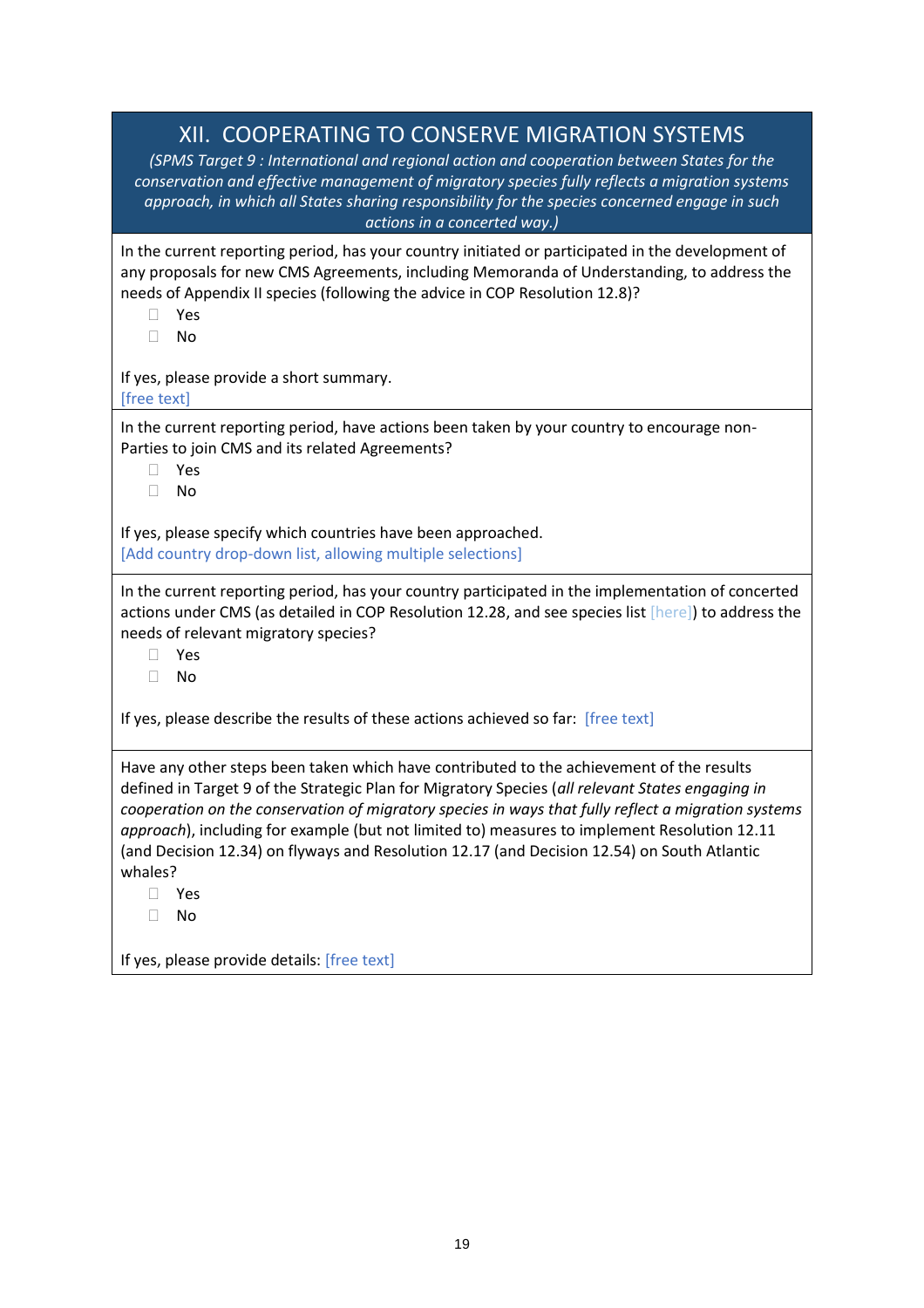### XIII. AREA-BASED CONSERVATION MEASURES

<span id="page-19-0"></span>*(SPMS Target 10 : All critical habitats and sites for migratory species are identified and included in area-based conservation measures so as to maintain their quality, integrity, resilience and functioning in accordance with the implementation of Aichi Target 11, supported where necessary by environmentally sensitive land-use planning and landscape management on a wider scale.)*

Have critical habitats and sites for migratory species been identified (for example by an inventory) in your country?

- □ Yes, fully
- $\Box$  Partially to a large extent
- $\Box$  Partially to a small or moderate extent
- $\Box$  No

What are the main gaps and priorities to address, if any, in order to achieve full identification of relevant critical habitats and sites as required to achieve SPMS target 10? [free text]

Has any assessment has been made of the contribution made by the country's protected areas network specifically to migratory species conservation?

- Yes
- $\Box$  Partly / for some areas
- In development
- $\Box$  No

If yes or partly, please provide a short summary. [free text]

[ability also to add hyperlinks and/or upload documents]

Has your country adopted any new legislation or other domestic measures in the reporting period in response to CMS Article III(4) (a) ("*Parties that are Range States of a migratory species listed in Appendix I shall endeavor … to conserve and, where feasible and appropriate, restore those habitats of the species which are of importance in removing the species from danger of extinction*")?

Yes

No

If yes, please give the title or other reference (and date) for the measure concerned:

…………………………………………………………….

[insert link]

[ability to add additional rows of text and hyperlinks]

In respect of protected areas in your country that are important for migratory species, have any assessments of management effectiveness been undertaken in the reporting period?

Yes

- $\Box$  Partly / for some areas
- □ In development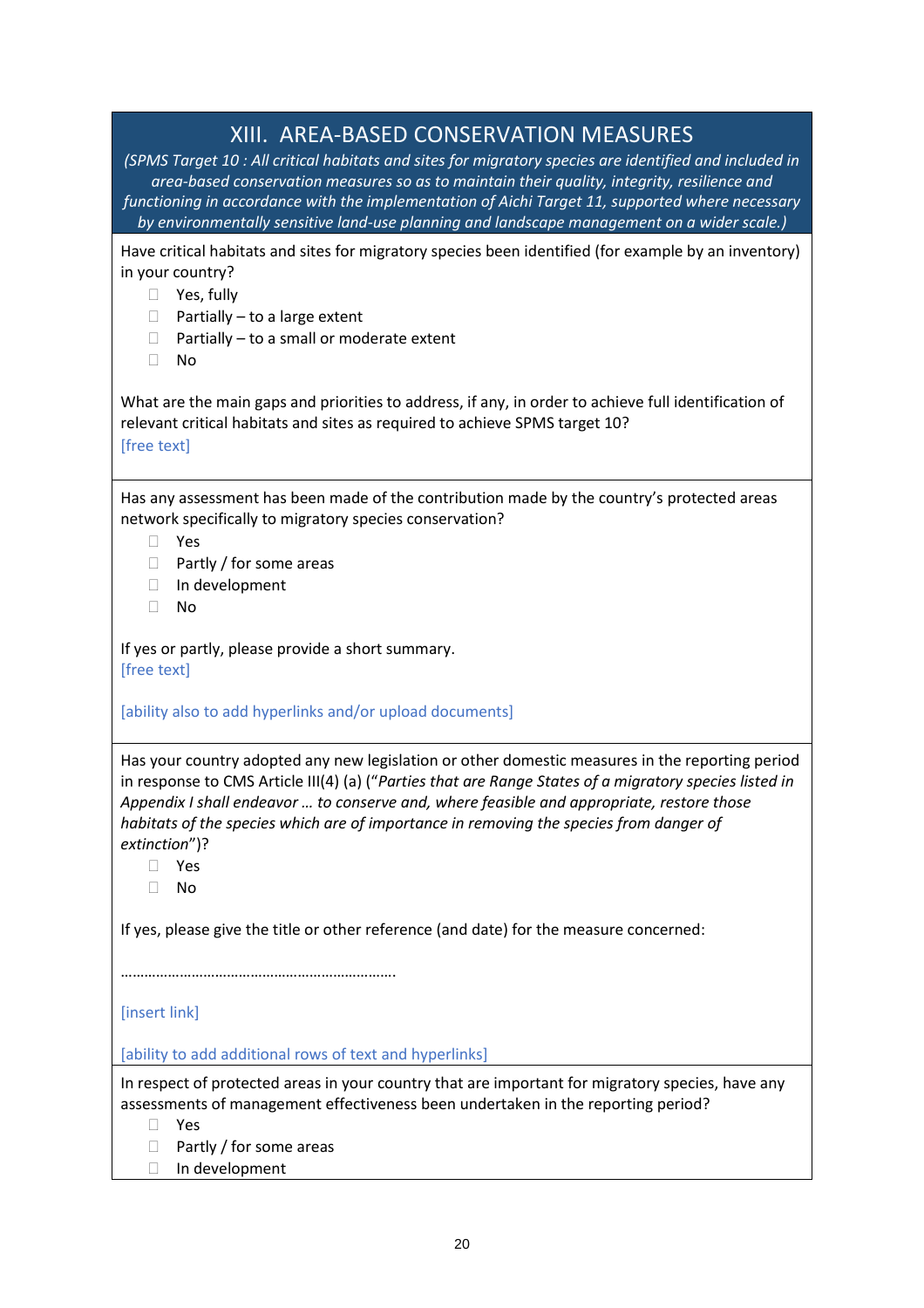No

If yes, please provide a reference and/or summarise what is covered: [free text]

Beyond Protected Areas, are other effective area-based conservation measures implemented in your country in ways which benefit migratory species?

- Yes
- No

If yes, please describe: [free text]

Please add any particular information about key steps taken to implement specific provisions in relevant CMS COP Resolutions, including for example:

- Resolution 12.7 on ecological networks.
- Resolution 12.13 on Important Marine Mammal Areas.
- Resolution 12.24 on Marine Protected Area networks in the ASEAN region.
- Resolution 12.25 on intertidal and other coastal habitats.

[free text]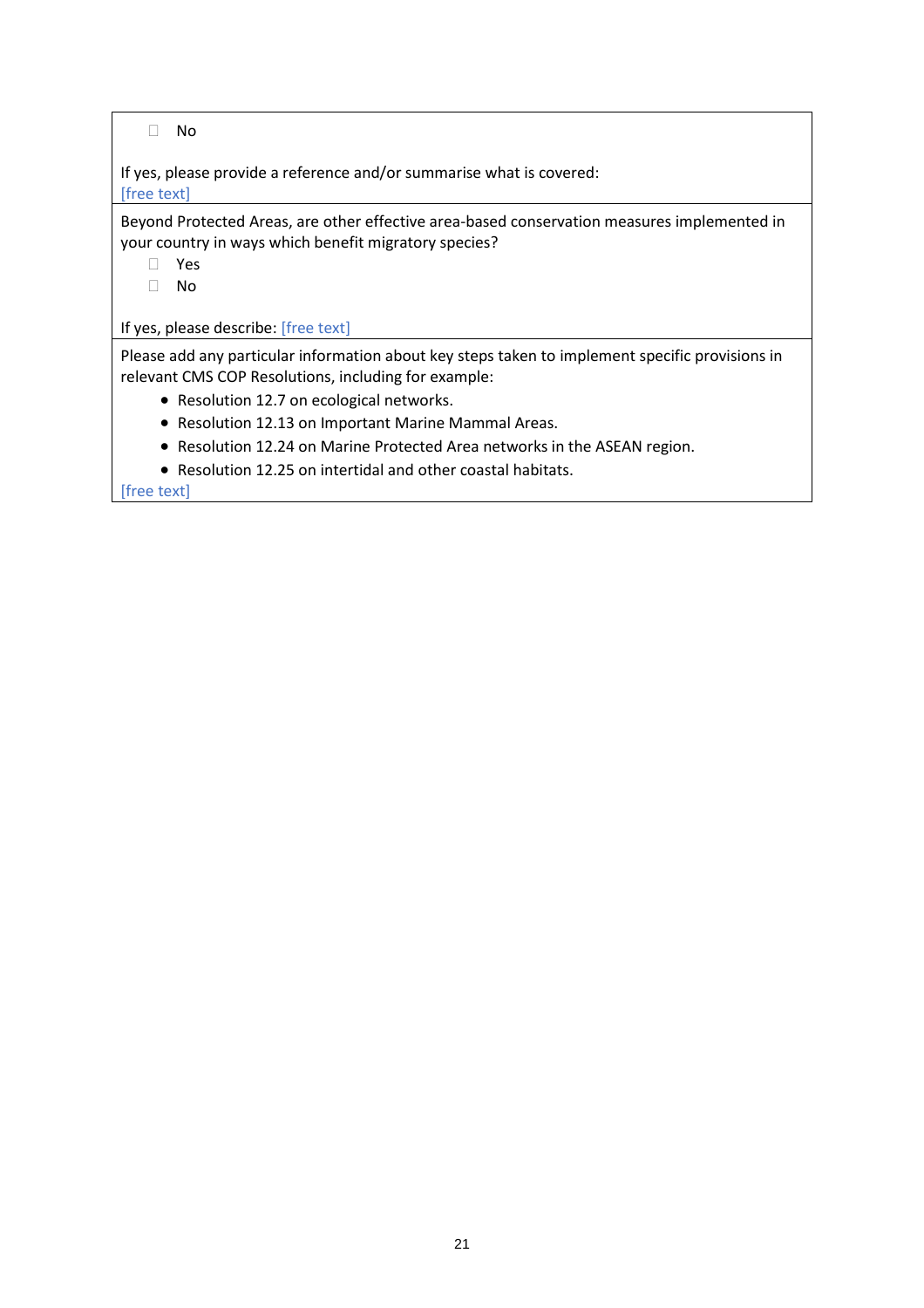<span id="page-21-0"></span>

|                                         | <b>XIV. ECOSYSTEM SERVICES</b><br>(SPMS Target 11: Migratory species and their habitats which provide important ecosystem<br>services are maintained at or restored to favourable conservation status, taking into account the<br>needs of women, indigenous and local communities and the poor and vulnerable.) |
|-----------------------------------------|------------------------------------------------------------------------------------------------------------------------------------------------------------------------------------------------------------------------------------------------------------------------------------------------------------------|
| in 2014?<br>Yes<br>Partly / in progress | Has any assessment of ecosystem services associated with migratory species (contributing to the<br>achievement of SPMS Target 11) been undertaken in your country since the adoption of the SPMS                                                                                                                 |
| No<br>where applicable):<br>[free text] | If 'yes' or 'partly / in progress', please provide a short summary (including source references                                                                                                                                                                                                                  |
| Source:<br>Year of publication:         | Link:                                                                                                                                                                                                                                                                                                            |
| Year of publication:<br>Source:         | Link:                                                                                                                                                                                                                                                                                                            |
| Year of publication:<br>Source:         | Link:                                                                                                                                                                                                                                                                                                            |
| [add more]                              |                                                                                                                                                                                                                                                                                                                  |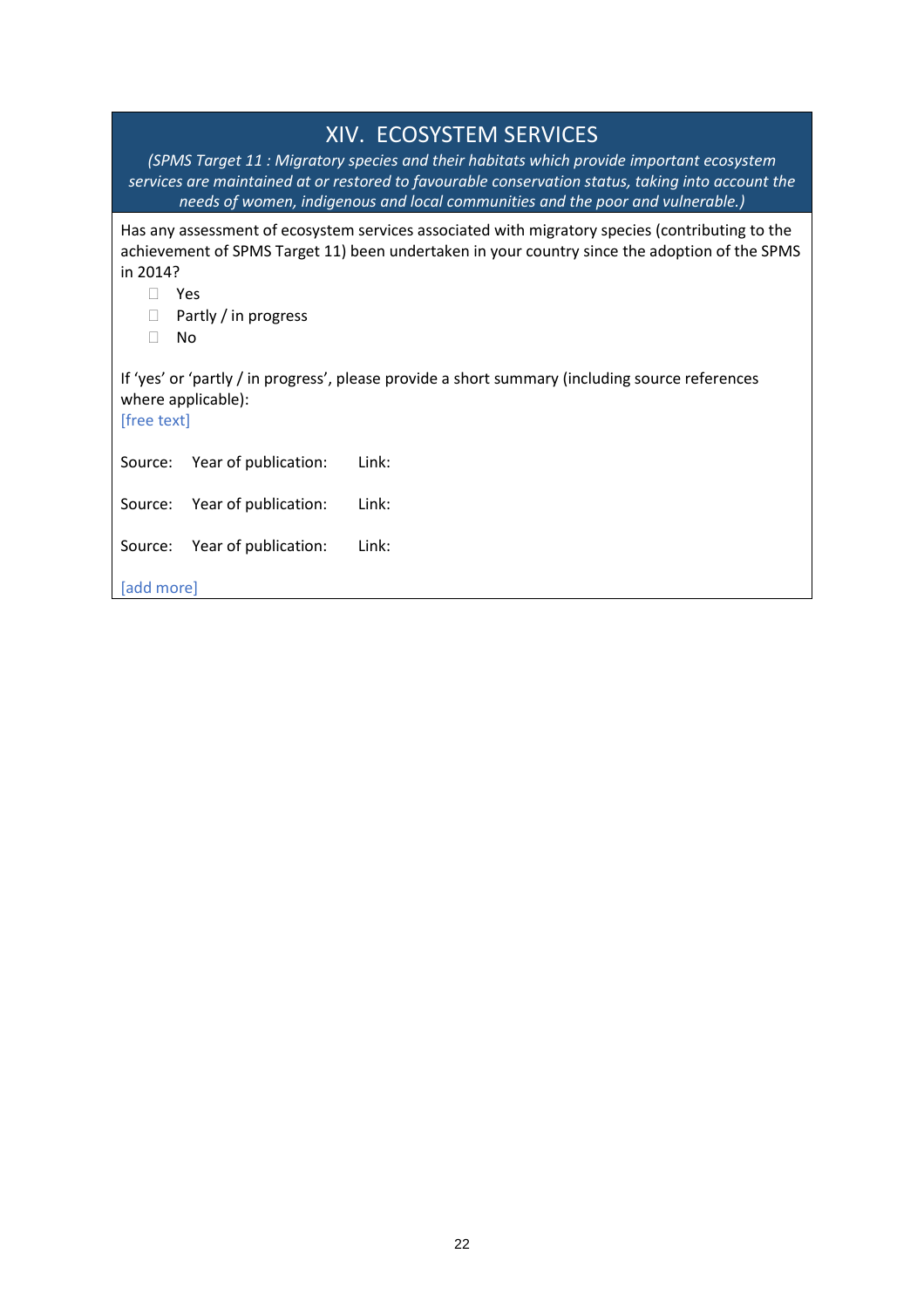### XV. SAFEGUARDING GENETIC DIVERSITY

<span id="page-22-0"></span>*(SPMS Target 12 : The genetic diversity of wild populations of migratory species is safeguarded, and strategies have been developed and implemented for minimizing genetic erosion.)*

Are strategies of relevance to migratory species being developed or implemented to minimize genetic erosion of biodiversity in your country?

- Yes
- No

If yes, please select the relevant strategies: (select all that apply)

- $\Box$  captive breeding
- □ captive breeding & release
- $\Box$  gene typing research
- $\Box$  reproductive material archives/repositories
- $\Box$  Other (please specify) [free text]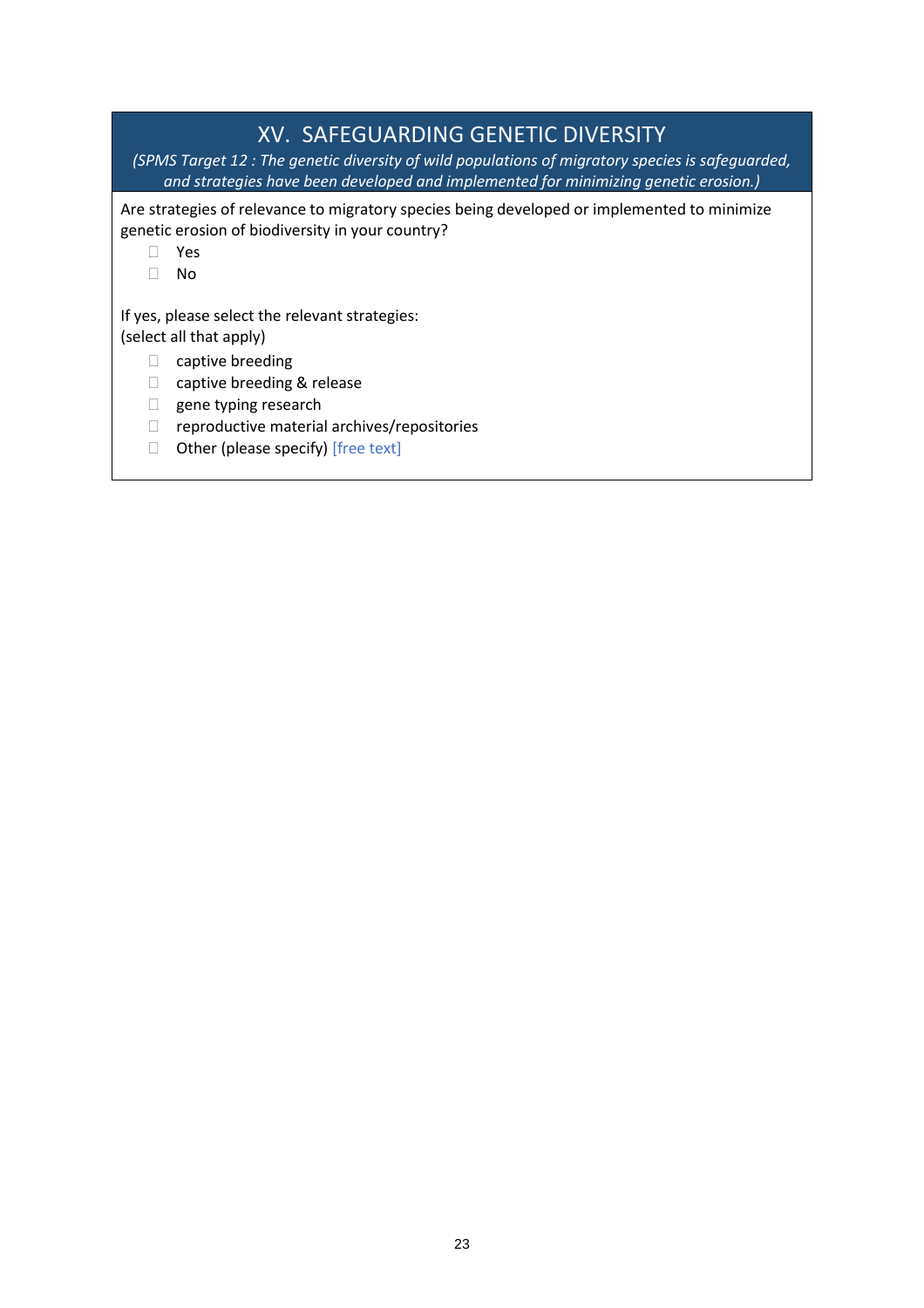### <span id="page-23-0"></span>XVI. NATIONAL BIODIVERSITY STRATEGIES AND ACTION PLANS

*(SPMS Target 13 : Priorities for effective conservation and management of migratory species, their habitats and migration systems have been included in the development and implementation of national biodiversity strategies and action plans, with reference where relevant to CMS agreements and action plans and their implementation bodies.)*

Are priorities for the conservation and management of migratory species, their habitats and migration systems explicitly addressed by your country's national biodiversity strategy or action plan?

- Yes
- No

If yes:

a. please provide a link to or attachment of the strategy/action plan [insert link] [upload attachment / relevant extract]

b. please identify the elements in the plan/strategy that are particularly relevant to migratory species, and highlight any specific references to the CMS/CMS instruments [free text]

c. please add comments on the implementation of the strategy or action plan concerned. [free text]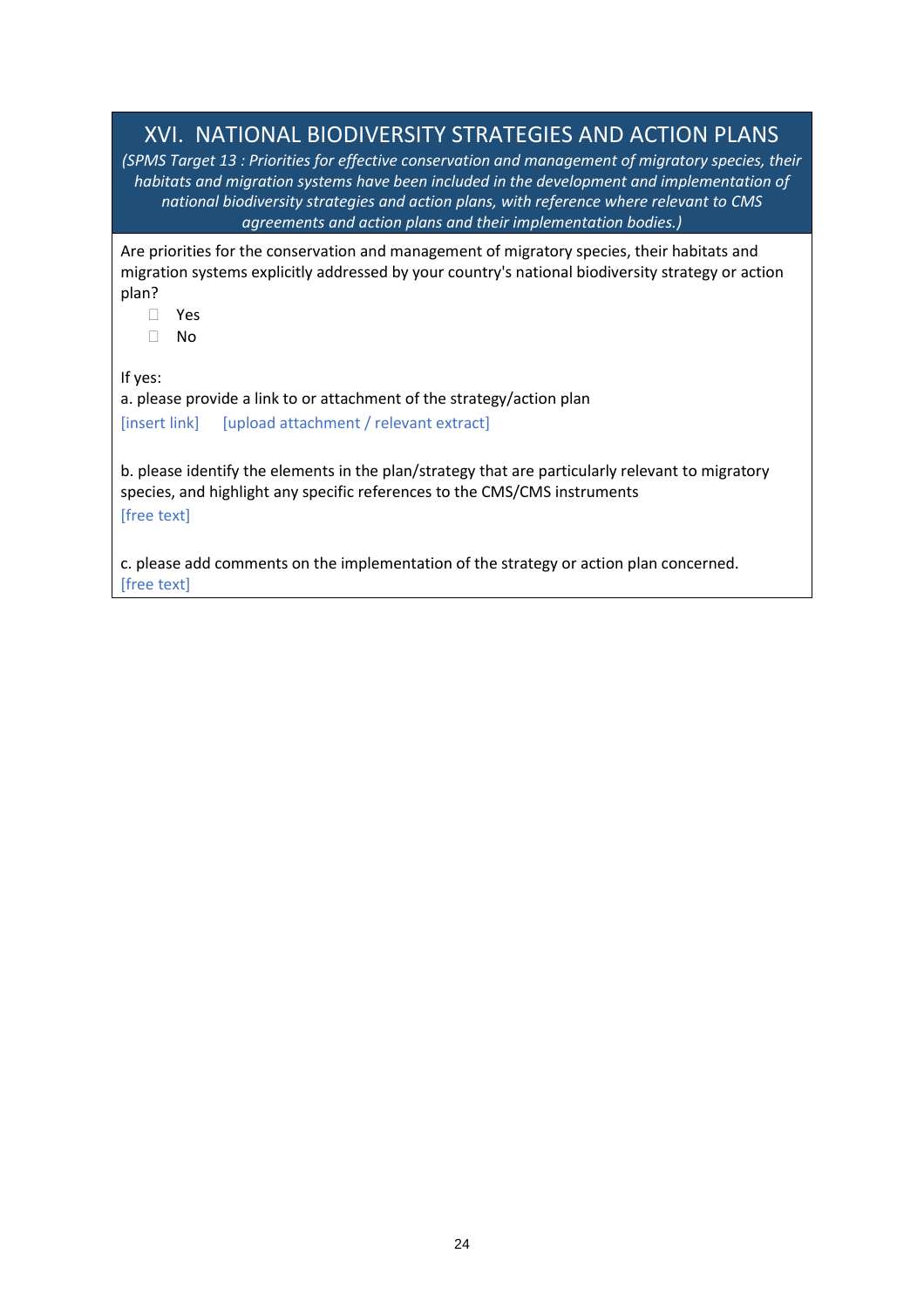# <span id="page-24-0"></span>XVII. TRADITIONAL KNOWLEDGE, INNOVATIONS AND PRACTICES OF INDIGENOUS AND LOCAL COMMUNITIES

*(SPMS Target 14 : The traditional knowledge, innovations and practices of indigenous and local communities relevant for the conservation and sustainable use of migratory species, their habitats and migration systems, and their customary sustainable use of biological resources, are respected, subject to national legislation and relevant international obligations, with the full and effective participation of indigenous and local communities, thereby contributing to the favourable conservation status of migratory species and the ecological connectivity and resilience of their habitats.)*

Have actions been taken in your country to foster consideration for the traditional knowledge, innovations and practices of indigenous and local communities that are relevant for the conservation and sustainable use of migratory species, their habitats and migration systems?

- Yes
- $\Box$  Partly / in some areas
- No
- Not applicable

Have actions been taken in your country to foster effective participation of indigenous and local communities in the conservation and sustainable use of migratory species, their habitats and migration systems?

- Yes
- $\Box$  Partly / in some areas
- No
- Not applicable

If 'yes' or 'partly/in some areas' to either of the preceding two questions, please select which actions have been taken:

(select all that apply)

- □ research & documentation
- $\Box$  engagement initiatives
- $\Box$  formal recognition of rights
- $\Box$  inclusion in governance mechanisms
- $\Box$  management strategies & programmes that integrate traditional & indigenous interests
- $\Box$  other (please specify) [free text]

Please add comments on the implementation of the actions concerned. [free text]

How would you rank progress since the previous report in your country to achieving Target 14 of the Strategic Plan for Migratory Species (see text above)?

Please select one option:

- □ 1 little or no progress
- □ 2 some progress but more work is needed
- $\Box$  3 positive advances have been made
- $\Box$  4 target substantially achieved (traditional knowledge is fully respected and there is effective participation from communities)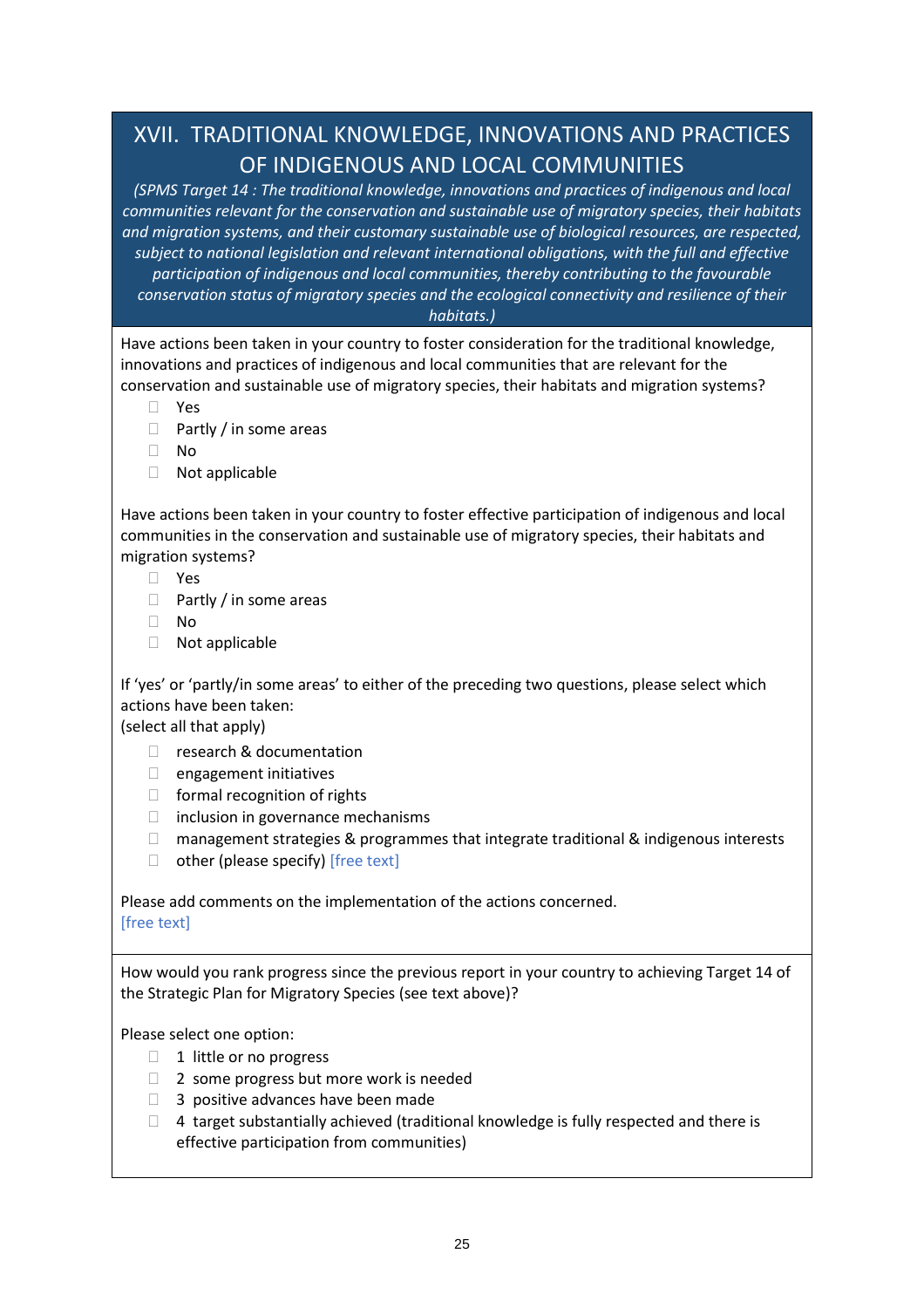Please add comments on the progress made (where applicable). [free text]

### XVIII. KNOWLEDGE, DATA AND CAPACITY-BUILDING

<span id="page-25-0"></span>*(SPMS Target 15 : The science base, information, training, awareness, understanding and technologies relating to migratory species, their habitats and migration systems, their value, functioning, status and trends, and the consequences of their loss, are improved, widely shared and transferred, and effectively applied.)*

In the current reporting period, which steps taken in your country have contributed to the achievement of the results defined in Target 15 of the Strategic Plan for Migratory Species? (see text above, and the answers given in Section V concerning SPMS Target 1 on awareness)

(select all that apply)

- $\Box$  Education campaigns in schools
- D Public awareness campaigns
- $\Box$  Capacity building
- □ Knowledge and data-sharing initiatives
- $\Box$  Capacity assessments/gap analyses
- $\Box$  Agreements at policy level on research priorities
- $\Box$  Other (please specify): [free text]
- □ No steps have been taken

Please describe the contribution these steps have made towards achieving the results defined in Target 15:

[question will only appear for those strategies selected above]

E.g. **Education campaigns in schools**

[free text]

**Public awareness campaigns**

[free text]

What assistance (if any) does your country require in order to build sufficient capacity to implement its obligations under the CMS and relevant Resolutions of the COP? (select all that apply)

- □ Funding support
- □ Technical assistance
- □ Education/training/mentoring
- □ Other skills development
- $\Box$  Provision of equipment or materials
- $\Box$  Exchange of information & know-how
- □ Research & innovation
- □ Mobilizing volunteer effort (eg citizen science)
- $\Box$  Other (please specify): [free text]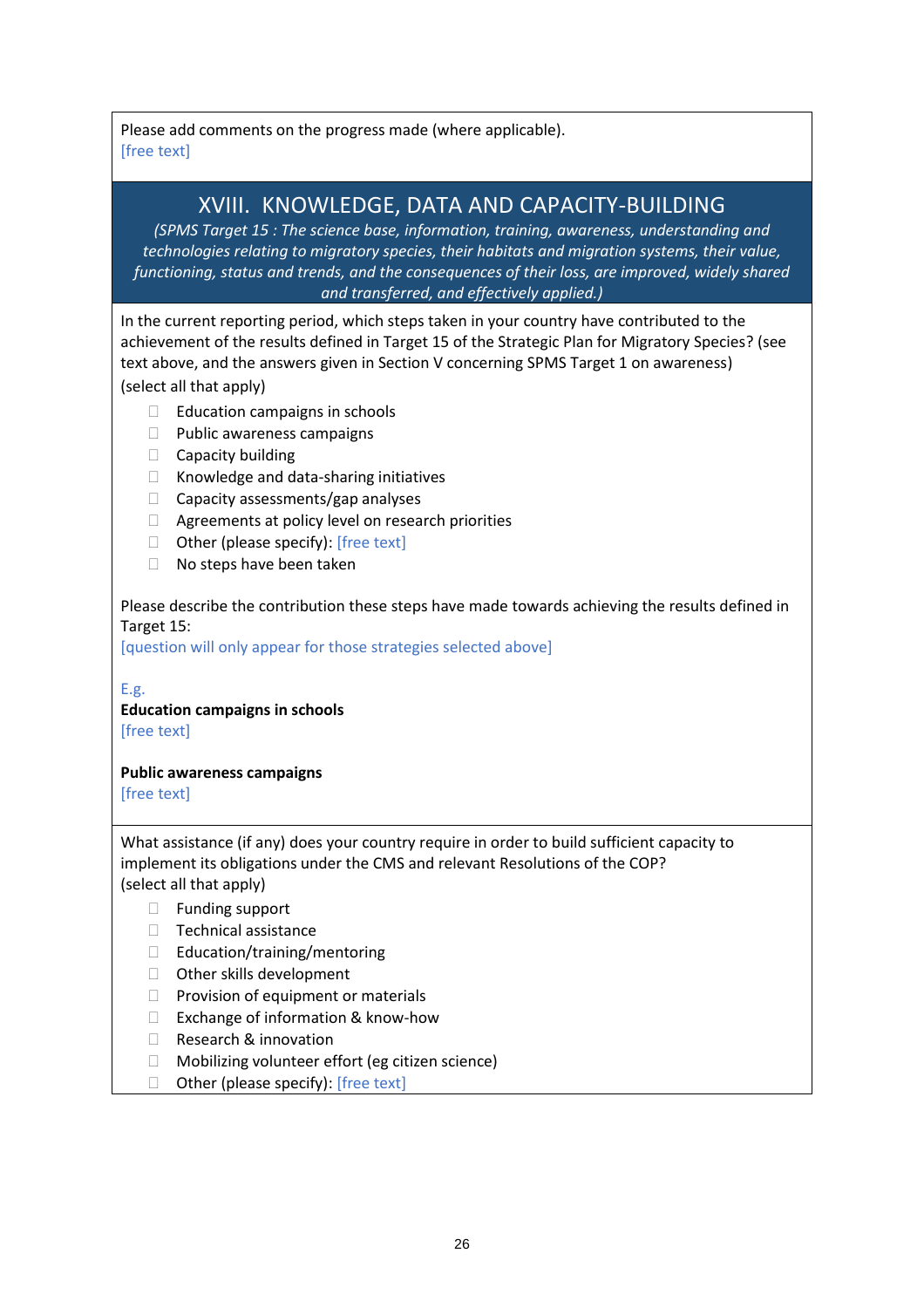### XIX. RESOURCE MOBILIZATION

<span id="page-26-0"></span>*(SPMS Target 16: The mobilization of adequate resources from all sources to implement the Strategic Plan for Migratory Species effectively has increased substantially.)*

During the reporting period, has your country made financial or other resources available for conservation activities specifically benefiting migratory species?

- $\Box$  Yes, made available for activities within the country
- $\Box$  Yes, made available for activities in one or more other countries
- $\Box$  No

If yes, to which particular targets [texts of targets to be linked here] in the Strategic Plan for Migratory Species has this made a contribution? (Identify all those that apply).

If yes, please indicate whether the overall levels of resourcing concerned are the same or different from those in the previous reporting period:

- Increased
- $\Box$  The same
- Decreased
- Not known

During the reporting period, has your country received financial or other resources for conservation activities specifically benefiting migratory species?

- Yes
- No

If yes, please select the source(s) concerned (select all that apply)

- □ Multilateral investment bank
- $\Box$  The Global Environment Facility (GEF)
- $\Box$  Other intergovernmental programme
- □ Private sector
- $\Box$  Non-governmental organization(s)
- $\Box$  Individual country governments/government agencies [drop down list allowing multiple selections]
- Other (please specify): [free text]

If yes, to which particular targets [texts of targets to be linked here] in the Strategic Plan for Migratory Species has this made a contribution? (Identify all those that apply).

If yes, which migratory species have benefited as a result of this support?

………………………………………………………….. [option to add more rows]

If yes, please indicate whether the overall levels of resourcing concerned are the same or different from those in the previous reporting period:

- Increased
- $\Box$  The same
- Decreased
- □ Not known

Which are the most important CMS implementation priorities requiring future support in your